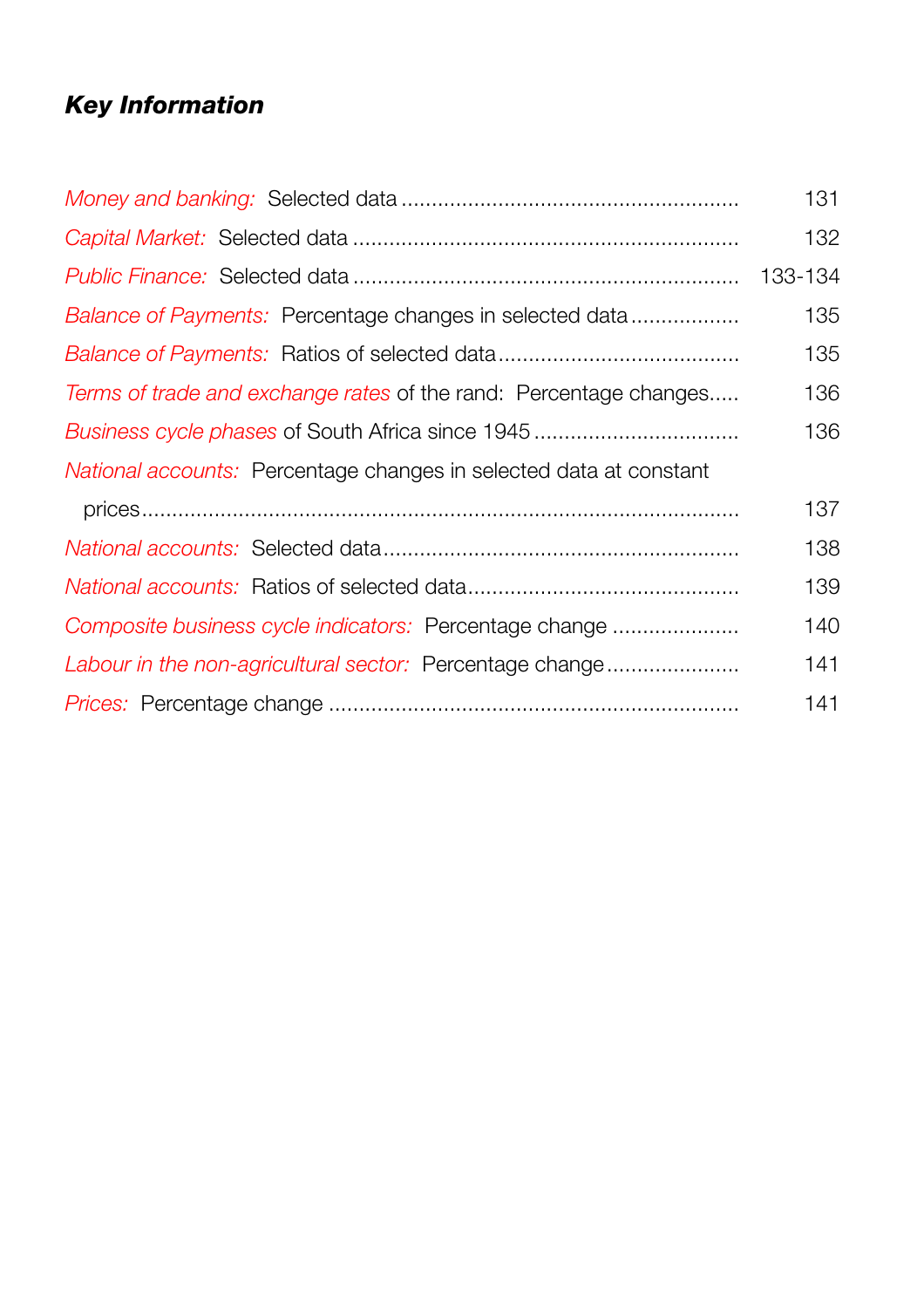<span id="page-1-0"></span>

|           | Persentasieveranderings <sup>1</sup> / Percentage changes <sup>1</sup> |                                                                 |                |                |                                            |                | Inkome-omloopsnelheid van geld4 |                  |                                                      |                  |  |
|-----------|------------------------------------------------------------------------|-----------------------------------------------------------------|----------------|----------------|--------------------------------------------|----------------|---------------------------------|------------------|------------------------------------------------------|------------------|--|
|           |                                                                        | Monetêre totale <sup>2</sup> / Monetary aggregates <sup>2</sup> |                |                | Krediet <sup>3</sup> / Credit <sup>3</sup> |                |                                 |                  | Income velocity of circulation of money <sup>4</sup> |                  |  |
| Einde     |                                                                        |                                                                 |                |                | Private<br>sektor                          | Totaal         |                                 |                  |                                                      |                  |  |
| End of    | M1(A)                                                                  | M <sub>1</sub>                                                  | M <sub>2</sub> | M <sub>3</sub> | Private                                    | Total          | V1(A)                           | V1               | V <sub>2</sub>                                       | V3               |  |
|           | (1370A)                                                                | (1371A)                                                         | (1373A)        | (1374A)        | sector<br>(1347A)                          | (1368A)        | (1420K)                         | (1421K)          | (1422K)                                              | (1423K)          |  |
|           | 17.69                                                                  | 14.02                                                           |                | 12.27          |                                            | 12.35          | 10.09                           |                  |                                                      | 1.77             |  |
|           | 16.20                                                                  | 17.50                                                           | 15.73<br>10.80 | 7.96           | 14.45<br>8.73                              | 10.40          | 9.51                            | 5.41<br>5.26     | 2.11<br>2.07                                         | 1.79             |  |
|           | 16.63                                                                  | 6.74                                                            | 3.95           | 7.01           | 9.70                                       | 9.49           | 9.06                            | 5.41             | 2.24                                                 | 1.91             |  |
|           | 24.77                                                                  | 23.74                                                           | 20.61          | 15.72          | 17.03                                      | 19.88          | 8.25                            | 4.93             | 2.18                                                 | 1.90             |  |
|           | 16.77                                                                  | 19.26                                                           | 13.85          | 15.16          | 17.57                                      | 13.22          | 8.22                            | 4.99             | 2.16                                                 | 1.87             |  |
|           | 21.88                                                                  | 30.90                                                           | 15.75          | 13.61          | 16.08                                      | 17.14          | 7.81                            | 4.38             | 2.06                                                 | 1.82             |  |
|           | 22.97                                                                  | 17.27                                                           | 18.68          | 17.15          | 14.18                                      | 16.39          | 6.90                            | 3.87             | 1.94                                                 | 1.72             |  |
|           |                                                                        |                                                                 |                |                |                                            |                |                                 |                  |                                                      |                  |  |
|           | 14.77                                                                  | 13.77                                                           | 16.96          | 13.02          | 17.71                                      | 19.54          | $\cdots$                        | $\cdots$         | $\ldots$                                             | $\cdots$         |  |
|           | 7.11                                                                   | 12.23                                                           | 13.58          | 11.81          | 18.39                                      | 16.41          | $\ldots$                        | $\cdots$         | $\cdots$                                             | $\ldots$         |  |
| Mrt./Mar  | 6.60                                                                   | 10.38                                                           | 12.55          | 12.22          | 17.58                                      | 12.96          | 8.55                            | 5.05             | 2.18                                                 | 1.91             |  |
|           | 11.56                                                                  | 9.43                                                            | 15.80          | 14.88          | 19.52                                      | 15.05          | $\ldots$                        | $\cdots$         | $\ldots$                                             | $\cdots$         |  |
| Mei/May   | 11.27                                                                  | 7.31                                                            | 15.61          | 15.86          | 19.06                                      | 14.99          | $\ldots$                        | $\ldots$         | $\ldots$                                             | $\ldots$         |  |
|           | 17.02                                                                  | 7.78                                                            | 15.60          | 16.82          | 19.49                                      | 15.29          | 8.21                            | 5.01             | 2.13                                                 | 1.86             |  |
|           | 15.08                                                                  | 7.17                                                            | 13.07          | 15.82          | 18.79                                      | 15.70          | $\ldots$                        | $\cdots$         | $\cdots$                                             | $\ldots$         |  |
|           | 11.61                                                                  | 9.17                                                            | 10.26          | 15.09          | 18.61                                      | 14.68          | $\cdots$                        | $\cdots$         | $\ldots$                                             | $\ldots$         |  |
|           | 12.85                                                                  | 12.70                                                           | 11.48          | 16.06          | 18.02                                      | 12.30          | 8.16                            | 5.05             | 2.18                                                 | 1.86             |  |
| Okt./Oct. | 12.62                                                                  | 9.70                                                            | 9.75           | 14.17          | 17.36                                      | 11.00          | $\cdots$                        | $\cdots$         | $\cdots$                                             | $\ldots$         |  |
|           | 14.90                                                                  | 13.67                                                           | 10.66          | 13.75          | 16.66                                      | 11.20          | $\cdots$                        | $\ldots$         | $\ldots$                                             | $\cdots$         |  |
| Des./Dec  | 16.77                                                                  | 19.26                                                           | 13.85          | 15.16          | 17.57                                      | 13.22          | 7.95                            | 4.84             | 2.14                                                 | 1.84             |  |
|           | 17.59                                                                  | 19.60                                                           | 13.87          | 14.47          | 17.83                                      | 13.18          | $\cdots$                        | $\cdots$         | $\ldots$                                             | $\cdots$         |  |
|           | 16.45                                                                  | 20.49                                                           | 15.99          | 16.06          | 17.42                                      | 13.26          | $\cdots$                        | $\cdots$         | $\cdots$                                             | $\ldots$         |  |
| Mrt./Mar  | 16.15                                                                  | 26.97                                                           | 17.79          | 15.33          | 18.60                                      | 14.24          | 8.07                            | 4.62             | 2.09                                                 | 1.84             |  |
|           | 13.85                                                                  | 26.88                                                           | 15.82          | 14.36          | 17.34                                      | 13.79          | $\ldots$                        | $\ldots$         | $\ldots$                                             | $\ldots$         |  |
|           | 19.04                                                                  | 24.13                                                           | 14.34          | 13.56          | 18.63                                      | 14.14          | $\ldots$                        | $\cdots$         | $\cdots$                                             | $\ldots$         |  |
|           | 14.70                                                                  | 28.66                                                           | 17.91          | 15.74          | 18.65                                      | 16.45          | 8.04                            | 4.52             | 2.07                                                 | 1.83             |  |
|           | 13.56                                                                  | 28.72                                                           | 18.10          | 14.72          | 18.86                                      | 15.92          | $\ldots$                        | $\cdots$         | $\ldots$                                             | $\ldots$         |  |
|           | 20.07                                                                  | 31.55                                                           | 19.61          | 15.40          | 17.71                                      | 16.21          | $\cdots$                        | $\cdots$         | $\cdots$                                             | $\cdots$         |  |
|           | 18.71                                                                  | 30.75                                                           | 18.38          | 14.51          | 18.05                                      | 17.83          | 7.82                            | 4.35             | 2.06                                                 | 1.81             |  |
| Okt./Oct. | 21.60                                                                  | 37.16                                                           | 19.52          | 16.03          | 18.85                                      | 19.07          | $\cdots$                        | $\cdots$         | $\cdots$                                             | $\ldots$         |  |
|           | 22.41                                                                  | 33.98                                                           | 18.15          | 15.18          | 17.13                                      | 17.96          | $\cdots$                        | $\cdots$         | $\cdots$                                             | $\cdots$         |  |
| Des./Dec  | 21.88                                                                  | 30.90                                                           | 15.75          | 13.61          | 16.08                                      | 17.14          | 7.31                            | 4.02             | 2.03                                                 | 1.79             |  |
|           | 25.14                                                                  | 32.15                                                           | 19.08          | 16.79          | 17.05                                      | 19.99          |                                 |                  |                                                      |                  |  |
|           | 24.15                                                                  | 29.21                                                           | 17.51          | 15.88          | 17.34                                      | 21.58          | $\ldots$                        | $\ldots$         | $\cdots$                                             | $\dots$          |  |
| Mrt./Mar  | 25.70                                                                  | 30.07                                                           | 17.84          | 16.46          | 15.95                                      | 19.27          | $\ldots$<br>7.12                | $\cdots$<br>3.91 | $\ldots$<br>1.97                                     | $\sim$<br>1.75   |  |
|           | 24.63                                                                  | 22.57                                                           |                | 15.89          |                                            | 20.06          |                                 |                  |                                                      |                  |  |
|           |                                                                        |                                                                 | 16.31          |                | 17.40                                      |                | $\ldots$                        | $\ldots$         | $\ldots$                                             | $\ldots$         |  |
| Mei/May   | 17.39                                                                  | 20.70                                                           | 16.09          | 15.32          | 16.74                                      | 17.80          | $\cdots$                        | $\ldots$         | $\ldots$                                             | $\cdots$         |  |
|           | 24.52<br>25.26                                                         | 19.08                                                           | 13.04          | 12.67          | 16.39                                      | 15.66          | 7.20                            | 4.06             | 1.97                                                 | 1.75             |  |
|           | 17.80                                                                  | 19.06                                                           | 13.12          | 13.36          | 14.74                                      | 14.57          | $\cdots$                        | $\ldots$         | $\cdots$                                             | $\cdots$         |  |
|           | 25.21                                                                  | 18.84<br>23.71                                                  | 14.15<br>17.45 | 13.89<br>16.30 | 14.60<br>14.36                             | 14.12<br>15.46 | $\cdots$<br>6.97                | $\cdots$<br>3.96 | $\ldots$<br>1.97                                     | $\ldots$<br>1.74 |  |
| Okt./Oct  | 30.79                                                                  | 23.17                                                           | 18.80          | 16.86          | 14.27                                      | 16.85          |                                 |                  |                                                      |                  |  |
|           | 25.87                                                                  | 23.42                                                           | 19.70          | 17.84          | 14.35                                      | 16.57          | $\cdots$                        | $\ldots$         | $\ldots$                                             | $\ldots$         |  |
| Des./Dec  | 22.97                                                                  | 17.27                                                           | 18.68          | 17.15          | 14.18                                      | 16.39          | $\ldots$<br>6.32                | $\ldots$<br>3.58 | $\ldots$<br>1.85                                     | $\ldots$<br>1.66 |  |
|           |                                                                        |                                                                 |                |                |                                            |                |                                 |                  |                                                      |                  |  |

Gemeet oor 'n tydperk van twaalf maande. Gebaseer op die gekonsolideerde laste van die monetêre sektor (soos gedefinieer op bladsy S–18). 1. 2.

3. 4.

Binnelandse krediet verleen deur alle monetêre instellings.<br>Die verhouding van die bruto binnelandse produk teen markpryse, na seisoensaansuiwering,<br>tot die gemiddelde waarde van die betrokke monetêre totaal, na seisoensaa

1. 2. 3. 4.

Measured over a twelve-month period.<br>Based on the consolidated liabilities of the monetary sector (as defined on page S—19).<br>Domestic credit extended by all monetary institutions.<br>The ratio of the gross domestic product at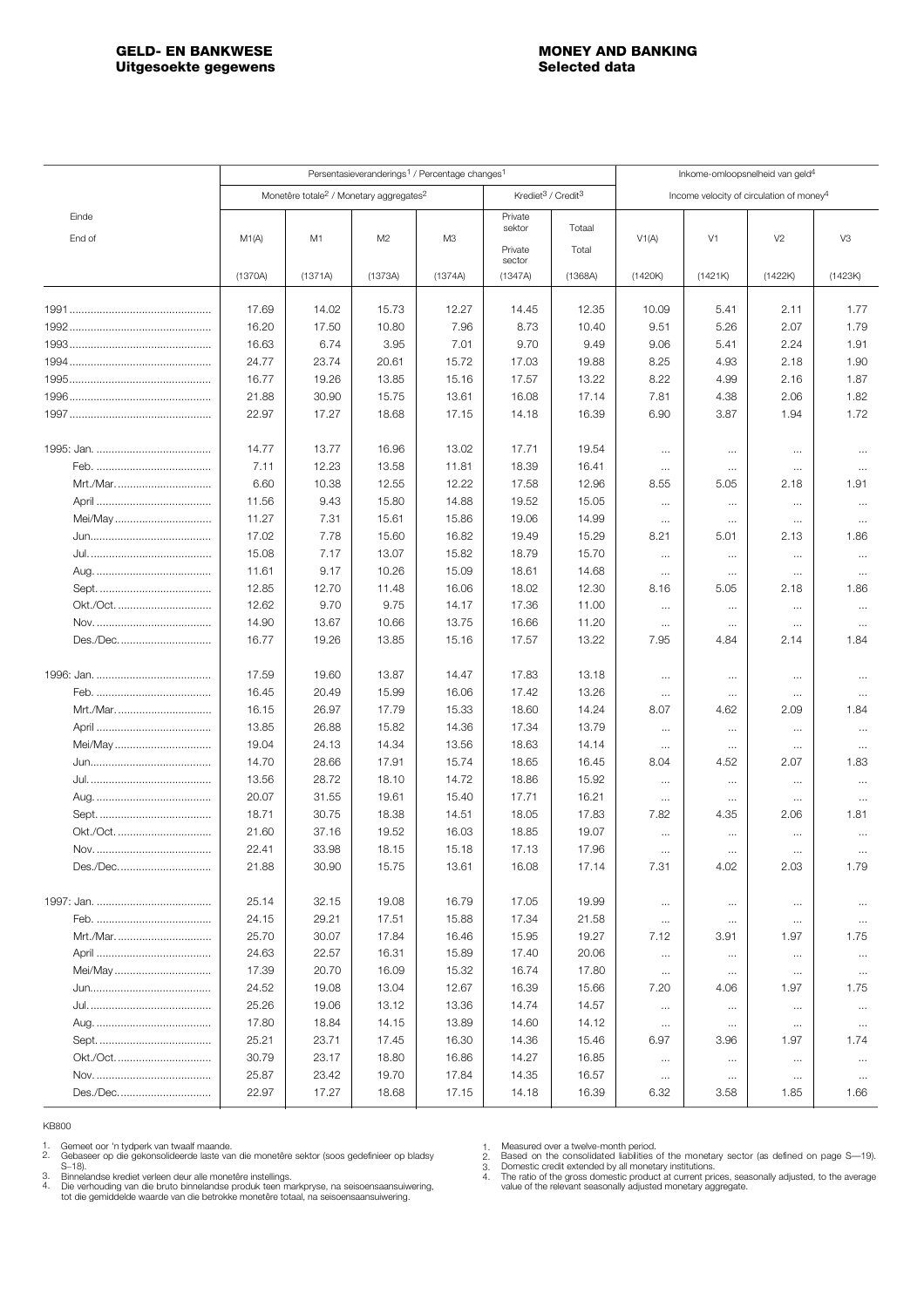<span id="page-2-0"></span>

|                   |                                         |                                          |                                                 |                                                             | Persentasieverandering <sup>1,2</sup> / Percentage change <sup>1,2</sup> |                           |                             |                                 |                          |                                                                      |
|-------------------|-----------------------------------------|------------------------------------------|-------------------------------------------------|-------------------------------------------------------------|--------------------------------------------------------------------------|---------------------------|-----------------------------|---------------------------------|--------------------------|----------------------------------------------------------------------|
|                   |                                         |                                          |                                                 |                                                             | Termyn-<br>kontrakte<br>Futures<br>contracts                             |                           | Aandelepryse / Share prices |                                 |                          | Prys-ver-<br>dienste-<br>verhouding<br>van alle<br>klasse<br>aandele |
|                   | Waarde<br>van vaste                     | Totale<br>verband-                       | Totale<br>waarde                                | Totale nomi-<br>nale waarde                                 |                                                                          | Mynbou / Mining           |                             |                                 |                          | uitgesluit<br>goud                                                   |
| Tydperk<br>Period | eiendoms-<br>transaksies                | voorskotte<br>uitstaande                 | van aandele<br>verhande <sup>[3</sup>           | van effekte<br>verhandel <sup>4</sup>                       | Onderliggen-<br>de waarde                                                | Goud                      | Nie-goud                    | Nywerheid<br>en handel          | Alle klasse<br>aandele   | Price-<br>earnings                                                   |
|                   | Value of<br>real estate<br>transactions | Total mort-<br>gage loans<br>outstanding | Total value<br>of shares<br>traded <sup>3</sup> | Total nomi-<br>nal value<br>of stock<br>traded <sup>4</sup> | Underlying<br>value                                                      | Gold                      | Non-gold                    | Industrial<br>and<br>commercial | All classes<br>of shares | ratio of all<br>classes of<br>shares exclu-<br>ding gold             |
|                   | (2056A)                                 | (2132A)                                  | (2039A)                                         | (2042A)                                                     | (2054A)                                                                  | (2080A)                   | (2510A)                     | (2091A)                         | (2092A)                  | (2511M)                                                              |
|                   | 0.5<br>11.5<br>$-9.4$                   | 15.0<br>19.0<br>18.0                     | -49.8<br>23.6<br>41.2                           | -27.6<br>$-37.8$<br>141.8                                   | $\cdots$<br>$-1.5$<br>386.5                                              | $-45.6$<br>1.1<br>$-33.4$ | $-11.9$<br>15.3<br>$-26.2$  | 11.3<br>39.4<br>3.2             | -11.9<br>26.9<br>$-6.3$  | 9.0<br>11.5<br>12.9                                                  |
|                   | 12.2<br>22.4                            | 18.4<br>18.6                             | 221.5<br>$-8.3$                                 | 81.8<br>$-31.5$                                             | 356.7<br>$-37.1$                                                         | 162.6<br>$-1.0$           | 42.2<br>23.5                | 21.9<br>32.6                    | 38.6<br>28.0             | 14.8<br>18.9                                                         |
|                   | $-34.0$                                 | 19.8                                     | 30.9                                            | 31.1                                                        | $-0.5$                                                                   | $-30.8$                   | $-6.4$                      | 11.1                            | 6.3                      | 16.7                                                                 |
|                   | 74.6                                    | 17.3                                     | 66.0                                            | 18.2                                                        | 88.9                                                                     | 13.1                      | 21.1                        | 0.6                             | 5.4                      | 16.2                                                                 |
|                   | 22.5                                    | 11.6                                     | 56.9                                            | 138.7                                                       | 17.8                                                                     | $-44.0$                   | $-21.0$                     | $-5.7$                          | $-4.4$                   | 14.6                                                                 |
| 1994: Okt./Oct    | 24.1                                    | 17.9                                     | 44.5                                            | $-10.5$                                                     | 91.2                                                                     | 47.6                      | 51.4                        | 44.7                            | 46.1                     | 19.0                                                                 |
|                   | 36.6                                    | 18.3                                     | 10.7                                            | $-37.9$                                                     | 88.5                                                                     | 21.1                      | 46.6                        | 45.2                            | 42.8                     | 19.2                                                                 |
| Des./Dec          | 22.4                                    | 18.6                                     | -8.3                                            | -31.5                                                       | -37.1                                                                    | $-1.0$                    | 23.5                        | 32.6                            | 28.0                     | 19.0                                                                 |
|                   | 22.0                                    | 19.8                                     | -36.6                                           | $-36.4$                                                     | 26.0                                                                     | $-12.5$                   | 10.2                        | 20.3                            | 13.8                     | 18.2                                                                 |
|                   | 4.6                                     | 20.1                                     | $-25.1$                                         | $-50.0$                                                     | 85.8                                                                     | $-11.4$                   | 2.6                         | 14.3                            | 9.5                      | 16.7                                                                 |
| Mrt./Mar          | 10.8                                    | 20.4                                     | $-42.0$                                         | $-45.0$                                                     | $-4.8$                                                                   | $-23.3$                   | $-3.9$                      | 12.3                            | 5.0                      | 16.8                                                                 |
|                   | 19.4                                    | 20.1                                     | $-28.4$                                         | $-37.7$                                                     | $-9.1$                                                                   | $-17.1$                   | 1.2                         | 13.6                            | 8.8                      | 17.2                                                                 |
| Mei/May           | 23.5                                    | 20.4                                     | $-12.8$                                         | $-38.4$                                                     | 1.9                                                                      | $-24.0$                   | 1.2                         | 8.0                             | 3.6                      | 17.3                                                                 |
|                   | 1.7                                     | 20.3                                     | $-8.2$                                          | $-45.7$                                                     | $-39.4$                                                                  | $-28.9$                   | $-9.0$                      | 2.3                             | $-2.4$                   | 16.8                                                                 |
|                   | $-4.4$                                  | 20.3                                     | 11.3                                            | $-7.7$                                                      | $-11.4$                                                                  | $-27.8$                   | $-12.4$                     | 4.0                             | $-1.9$                   | 16.4                                                                 |
|                   | $-4.3$                                  | 19.8                                     | $-13.5$                                         | 29.6                                                        | $-37.0$                                                                  | $-27.9$                   | $-18.2$                     | 2.2                             | -5.1                     | 15.9                                                                 |
|                   | $-15.1$                                 | 19.6                                     | $-22.2$                                         | 1.0                                                         | $-43.5$                                                                  | $-35.5$                   | $-15.1$                     | 5.0                             | $-4.2$                   | 15.9                                                                 |
| Okt./Oct.         | $-12.5$                                 | 18.9                                     | 17.0                                            | 35.5                                                        | 37.4                                                                     | $-40.2$                   | $-10.1$                     | 10.1                            | 1.2                      | 16.4                                                                 |
| Des./Dec          | $-41.6$<br>$-34.0$                      | 20.0<br>19.8                             | 23.2<br>30.9                                    | 93.7<br>31.1                                                | $-19.8$<br>$-0.5$                                                        | $-38.3$<br>$-30.8$        | $-8.9$<br>$-6.4$            | 7.6<br>11.1                     | 1.0<br>6.3               | 16.5<br>16.6                                                         |
|                   |                                         | 19.1                                     | 115.3                                           | 86.9                                                        | $-6.2$                                                                   | $-8.6$                    | 6.3                         | 24.3                            |                          | 18.2                                                                 |
|                   | -11.5<br>15.5                           | 18.9                                     | 132.7                                           | 92.9                                                        | $-2.6$                                                                   | 12.8                      | 15.7                        | 30.9                            | 21.6<br>30.3             | 17.6                                                                 |
| Mrt./Mar          | $-4.3$                                  | 18.9                                     | 68.3                                            | 40.0                                                        | 4.3                                                                      | 20.8                      | 16.1                        | 24.0                            | 26.3                     | 16.5                                                                 |
|                   | 37.0                                    | 19.0                                     | 155.4                                           | 110.3                                                       | 110.6                                                                    | 22.8                      | 13.9                        | 23.2                            | 25.2                     | 16.9                                                                 |
| Mei/May           | 11.6                                    | 18.8                                     | 77.1                                            | 91.2                                                        | 74.1                                                                     | 46.3                      | 22.8                        | 10.0                            | 20.6                     | 16.5                                                                 |
|                   | 7.8                                     | 18.7                                     | 47.7                                            | 43.5                                                        | 7.4                                                                      | 30.6                      | 22.5                        | 18.0                            | 23.9                     | 16.4                                                                 |
|                   | 0.1                                     | 19.4                                     | 81.5                                            | 77.2                                                        | 77.6                                                                     | 24.7                      | 29.0                        | 20.1                            | 24.9                     | 16.3                                                                 |
|                   | 0.9                                     | 19.5                                     | 61.8                                            | 20.8                                                        | 81.3                                                                     | 16.4                      | 22.1                        | 13.6                            | 18.9                     | 15.2                                                                 |
|                   | $-15.6$                                 | 19.4                                     | 85.4                                            | 13.6                                                        | 89.7                                                                     | 15.8                      | 25.7                        | 14.5                            | 21.5                     | 15.6                                                                 |
| Okt./Oct.         | 4.5                                     | 19.3                                     | 108.0                                           | 32.5                                                        | 15.3                                                                     | 25.4                      | 25.9                        | 12.4                            | 20.3                     | 15.8                                                                 |
|                   | 32.5                                    | 17.6                                     | 64.5                                            | 6.7                                                         | 44.8                                                                     | 27.1                      | 23.5                        | 6.2                             | 12.4                     | 14.7                                                                 |
| Des./Dec          | 74.6                                    | 17.3                                     | 66.0                                            | 18.2                                                        | 88.9                                                                     | 13.1                      | 21.1                        | 0.6                             | 5.4                      | 14.3                                                                 |
|                   | 28.2                                    | 17.1                                     | 22.9                                            | 34.1                                                        | 9.8                                                                      | $-6.2$                    | 7.7                         | $-4.2$                          | $-1.6$                   | 14.5                                                                 |
|                   | $-1.0$                                  | 16.9                                     | 77.9                                            | 7.9                                                         | 35.2                                                                     | $-7.6$                    | 14.4                        | $-2.0$                          | 1.8                      | 15.0                                                                 |
| Mrt./Mar.         | $-8.1$                                  | 16.5                                     | 54.7                                            | 24.4                                                        | 4.9                                                                      | $-9.5$                    | 20.9                        | 0.0                             | 5.5                      | 15.1                                                                 |
|                   | $-6.2$                                  | 16.1                                     | 75.6                                            | $-1.3$                                                      | $-5.8$                                                                   | $-21.8$                   | 13.7                        | 0.6                             | 2.2                      | 15.0                                                                 |
| Mei/May           | -11.6                                   | 15.6                                     | 55.8                                            | $-4.5$                                                      | $-19.1$                                                                  | $-30.5$                   | 3.1                         | 5.9                             | 4.6                      | 14.9                                                                 |
|                   | $-6.6$                                  | 15.2                                     | 133.2                                           | 13.3                                                        | 89.7                                                                     | $-32.9$                   | 10.2                        | 6.3                             | 6.1                      | 14.6                                                                 |
|                   | 15.9                                    | 13.9                                     | 121.0                                           | 44.8                                                        | 14.1                                                                     | $-38.7$                   | 6.6                         | 9.9                             | 8.3                      | 15.2                                                                 |
|                   | 1.6                                     | 13.3                                     | 111.8                                           | 25.0                                                        | 20.7                                                                     | $-35.0$                   | 9.7                         | 17.8                            | 13.4                     | 15.2                                                                 |
|                   | 31.6                                    | 12.7                                     | 100.5                                           | 50.5                                                        | 75.8                                                                     | $-38.2$                   | 0.9                         | 9.8                             | 6.4                      | 14.8                                                                 |
| Okt./Oct.         | 24.0                                    | 12.2                                     | 72.9                                            | 94.2                                                        | 142.8                                                                    | $-34.8$                   | $-4.7$                      | 4.5                             | 0.8                      | 14.0                                                                 |
|                   | 25.0                                    | 11.9                                     | 51.8                                            | 54.9                                                        | 28.5                                                                     | $-44.2$                   | $-16.7$                     | 0.1                             | $-1.7$                   | 14.0                                                                 |
| Des./Dec          | 22.5                                    | 11.6                                     | 56.9                                            | 138.7                                                       | 17.8                                                                     | $-44.0$                   | $-21.0$                     | $-5.7$                          | $-4.4$                   | 13.2                                                                 |
|                   | $\ldots$                                | $\ldots$                                 | 55.7                                            | 48.5                                                        | 42.9                                                                     | $-36.9$                   | $-27.2$                     | $-10.9$                         | $-6.2$                   | 13.1                                                                 |

1. Gemeet oor 'n tydperk van twaalf maande. 2. Desember. 3. Bron: Die Johannesburgse Aandelebeurs. 4. Bron: Die Effektebeurs van Suid-Afrika vanaf Julie 1995.

1. Measured over a twelve-month period. 2. December. 3. Source: The Johannesburg Stock Exchange. 4. Source: The Bond Exchange of South Africa as from July 1995.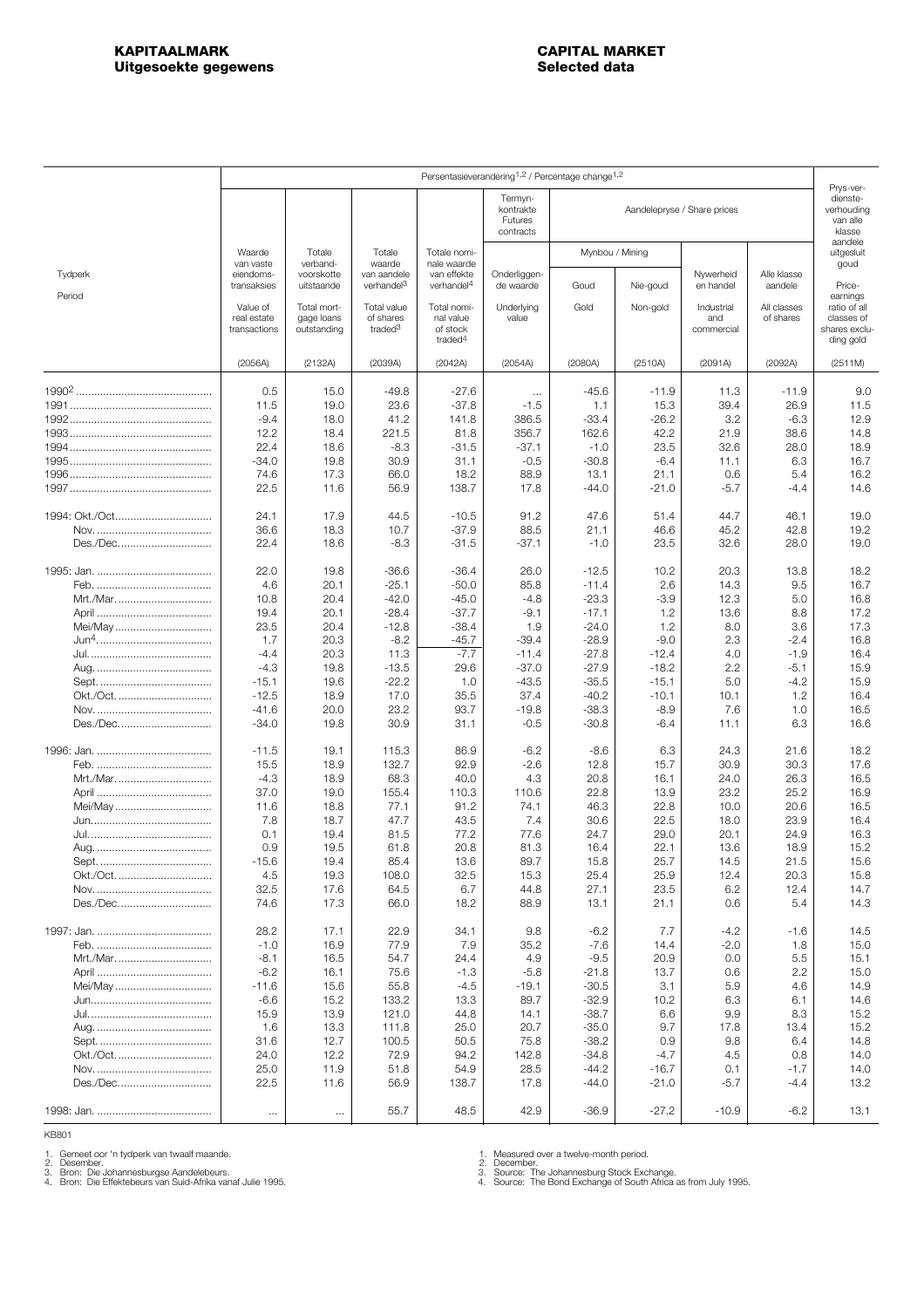<span id="page-3-0"></span>

|                                               |                                  |                                                               |                                 |                               | Persentasieverandering <sup>1</sup> / Percentage change <sup>1</sup> |                       |             |                                                         |
|-----------------------------------------------|----------------------------------|---------------------------------------------------------------|---------------------------------|-------------------------------|----------------------------------------------------------------------|-----------------------|-------------|---------------------------------------------------------|
|                                               |                                  |                                                               | Algemene sake / General affairs |                               |                                                                      |                       |             | Skatkisrekening                                         |
|                                               |                                  |                                                               |                                 | Exchequer account             |                                                                      |                       |             |                                                         |
| Jaar geëindig 31 Maart<br>Year ended 31 March | Inkomste-<br>belasting<br>voegde | Algemene<br>verkoop-<br>belasting /<br>Belasting<br>op toege- | Doeanereg                       | Bo-<br>belasting <sup>2</sup> | Aksynsreg                                                            | Brandstof-<br>heffing | Ontvangste  | Uitreikings:<br>Kontant-<br>vloei-<br>aange-<br>suiwerd |
|                                               | Income<br>tax                    | waarde<br>General<br>sales tax /<br>Value<br>added tax        | Customs<br>duty                 | Surcharge <sup>2</sup>        | Excise<br>duty                                                       | Fuel<br>levy          | Receipts    | Issues:<br>Cash<br>flow<br>adjusted                     |
|                                               | (4000E)                          | (4001E)                                                       | (4005E)                         | (4006E)                       | (4007E)                                                              | (4008E)               | (4045E)     | (4049E)                                                 |
|                                               | 29.4<br>14.2                     | 27.7<br>9.0                                                   | $-11.0$<br>14.1                 | 40.0<br>$-20.9$               | 12.4<br>19.6                                                         | 59.7<br>0.6           | 27.0<br>9.0 | 17.7<br>14.1                                            |
|                                               | 14.0                             | 2.9                                                           | 9.3                             | $-29.9$                       | 20.2                                                                 | 32.1                  | 9.2         | 15.1                                                    |
|                                               | 6.7                              | $-6.8$                                                        | 8.2                             | 4.5                           | 16.8                                                                 | 30.7                  | 6.4         | 20.8                                                    |
|                                               | 7.0                              | 45.2                                                          | 15.3                            | 15.5                          | 12.0                                                                 | 11.4                  | 17.7        | 11.6                                                    |
|                                               | 19.5                             | 15.1                                                          | 24.4                            | $-33.3$                       | 17.5                                                                 | 5.2                   | 15.2        | 11.6                                                    |
|                                               | 13.7                             | 12.0                                                          | 25.4                            | $\cdots$                      | 10.9                                                                 | 7.6                   | 13.8        | 12.4                                                    |
|                                               | 20.7                             | 9.6                                                           | 22.1                            | $\cdots$                      | 3.5                                                                  | 16.4                  | 16.4        | 16.7                                                    |
|                                               | $-5.6$                           | 17.3                                                          | 12.8                            | $-25.6$                       | 22.4                                                                 | $-0.6$                | -1.1        | 20.0                                                    |
|                                               | 0.8                              | 7.5                                                           | 21.6                            | $-28.1$                       | 10.4                                                                 | 9.0                   | 2.4         | 11.5                                                    |
|                                               | 15.4                             | $-1.8$                                                        | 18.7                            | $-23.8$                       | 22.9                                                                 | 15.8                  | 8.8         | 20.2                                                    |
|                                               | 21.6                             | 11.2                                                          | $-8.0$                          | $-39.0$                       | $-6.4$                                                               | 53.2                  | 16.2        | 18.4                                                    |
|                                               | 16.2                             | $-3.8$                                                        | 8.6                             | $-27.4$                       | 47.4                                                                 | 51.2                  | 8.7         | 11.1                                                    |
|                                               | 18.6                             | $-20.6$                                                       | 4.8                             | 0.8                           | 34.8                                                                 | 51.9                  | 10.8        | 14.3                                                    |
|                                               | $-3.7$                           | $-1.8$                                                        | $-4.2$                          | $-5.6$                        | 15.8                                                                 | 43.8                  | 3.0         | 19.5                                                    |
|                                               | 2.9                              | 2.6                                                           | 30.0                            | 22.1                          | 47.2                                                                 | 19.6                  | 5.9         | 18.1                                                    |
|                                               | 13.8                             | $-7.3$                                                        | 4.2                             | 2.4                           | $-8.0$                                                               | 15.9                  | 7.1         | 30.3                                                    |
|                                               | 1.5                              | 47.3                                                          | 16.2                            | 13.6                          | 16.1                                                                 | 12.2                  | 13.1        | 12.6                                                    |
|                                               | 8.6                              | 51.6                                                          | 18.2                            | 14.8                          | 14.3                                                                 | 11.6                  | 17.8        | 17.9                                                    |
|                                               | 11.3                             | 34.7                                                          | 8.2                             | 13.1                          | $-1.9$                                                               | 9.4                   | 18.8        | 16.5                                                    |
|                                               | 5.8                              | 48.4                                                          | 20.3                            | 21.0                          | 19.0                                                                 | 12.4                  | 20.2        | 1.2                                                     |
|                                               | 21.7                             | 21.6                                                          | 2.1                             | 9.4                           | 3.6                                                                  | 5.2                   | 19.2        | 21.1                                                    |
|                                               | 18.3                             | 6.3                                                           | 20.5                            | $-38.9$                       | 9.5                                                                  | 4.4                   | 17.7        | 10.7                                                    |
|                                               | 18.9                             | 19.1                                                          | 34.8                            | $-44.9$                       | 40.9                                                                 | 4.0                   | 11.5        | 5.6                                                     |
|                                               | 19.6                             | 14.9                                                          | 39.9                            | $-55.8$                       | 17.0                                                                 | 7.2                   | 13.3        | 9.8                                                     |
|                                               | 13.9                             | 14.7                                                          | 41.2                            | $-54.4$                       | 31.0                                                                 | 8.6                   | 19.0        | 17.2                                                    |
|                                               | 3.1                              | 12.4                                                          | 16.6                            | $-21.7$                       | 28.5                                                                 | 9.1                   | 1.7         | 4.8                                                     |
|                                               | 20.9                             | 7.5                                                           | 28.6                            | $\cdots$                      | $-2.8$                                                               | 4.0                   | 18.2        | 7.1                                                     |
|                                               | 17.6                             | 13.7                                                          | 18.2                            | $\cdots$                      | $-2.3$                                                               | 8.8                   | 18.1        | 20.6                                                    |
|                                               | 12.4                             | 8.3                                                           | 31.8                            | $\cdots$                      | $-14.4$                                                              | 17.7                  | 7.4         | 0.1                                                     |
|                                               | 28.0                             | 13.3                                                          | 24.1                            | $\cdots$                      | 40.5                                                                 | $-7.0$                | 22.1        | 23.2                                                    |
|                                               | 25.5                             | 2.0                                                           | 2.2                             | $\cdots$                      | $-21.6$                                                              | 45.8                  | 21.3        | 23.5                                                    |
|                                               | 15.9                             | 14.5                                                          | 36.7                            | $\cdots$                      | 7.5                                                                  | 10.0                  | 14.0        | 21.3                                                    |
|                                               | 19.3                             | 4.7                                                           | $-9.8$                          | $\cdots$                      | $-3.5$                                                               | 8.2                   | 12.2        | 15.5                                                    |
|                                               | 7.7                              | 14.3                                                          | $-11.0$                         | $\cdots$                      | $-0.3$                                                               | 55.3                  | 7.2         | 1.4                                                     |
|                                               | 12.9                             | 21.9                                                          | 4.7                             | $\cdots$                      | 71.8                                                                 | $-3.1$                | 6.1         | 4.4                                                     |
|                                               |                                  |                                                               |                                 |                               |                                                                      |                       |             |                                                         |

1. Vergeleke met die ooreenstemmende tydperk van die voorafgaande fiskale jaar. 2. Bobelasting is met ingang van 1 Oktober 1995 afgeskaf.

1. Compared with the corresponding period of the preceding fiscal year. 2. Surcharge was abolished with effect from 1 October 1995.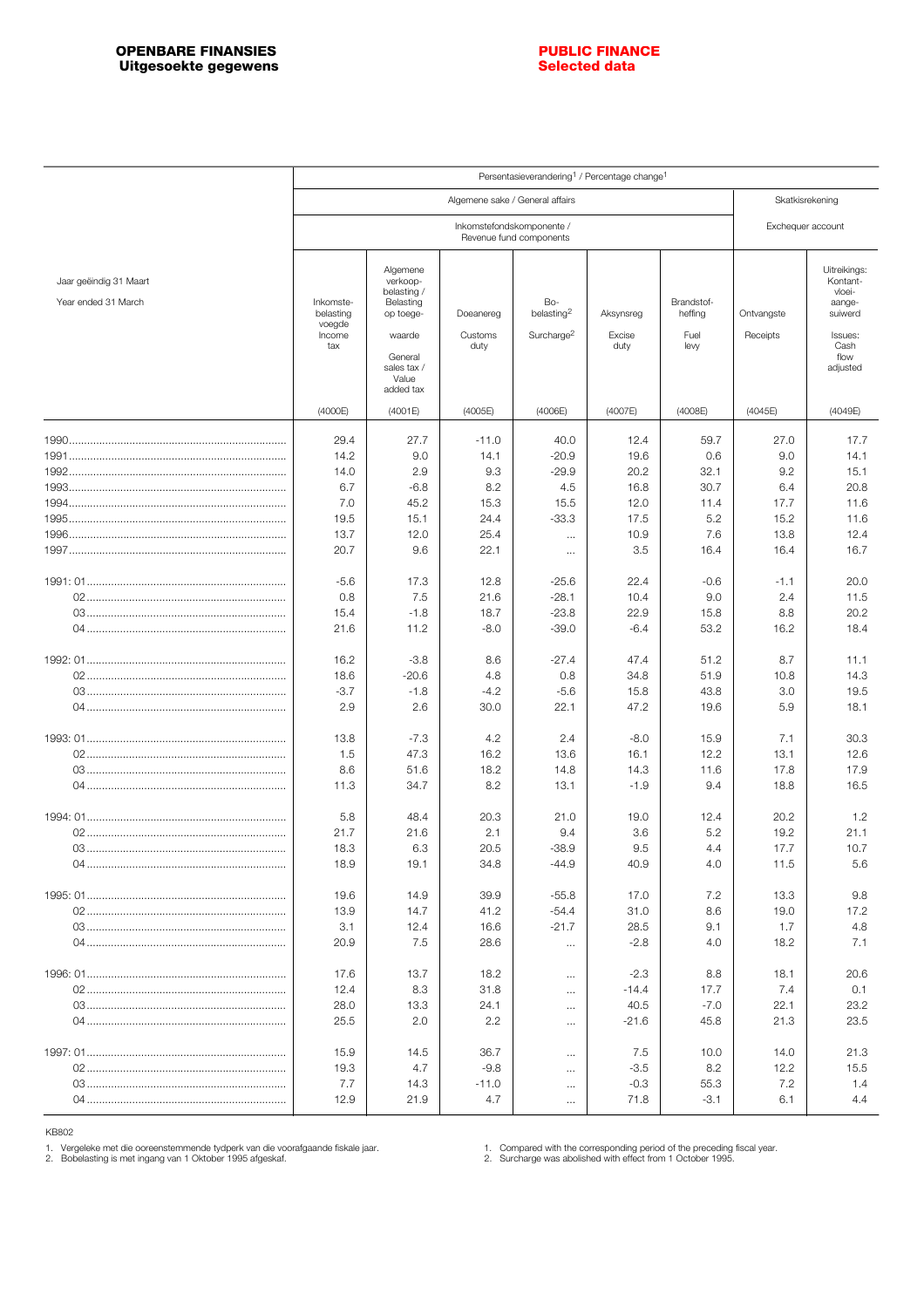<span id="page-4-0"></span>

|                        |                                            |                        |                                      | Persentasie van BBP / Percentage of GDP |                                      |                                             | Persentasie van totale ontvangste / Percentage of total receipts |                                                 |                             |                            |                                |                            |                          |
|------------------------|--------------------------------------------|------------------------|--------------------------------------|-----------------------------------------|--------------------------------------|---------------------------------------------|------------------------------------------------------------------|-------------------------------------------------|-----------------------------|----------------------------|--------------------------------|----------------------------|--------------------------|
|                        |                                            |                        | Skatkisrekening<br>Exchequer account | Kontantvloei-                           | Staat-                               | Lenings-<br>behoefte<br>van die<br>openbare | Inkomste-                                                        | Algemene<br>verkoop-<br>belasting/<br>Belasting | Ander                       | Totale<br>binne-<br>landse | Totale<br>doeane<br>en aksyns- | Belasting<br>op            | Maat-<br>skappy-         |
|                        |                                            |                        | Cash flow adjusted                   | aangesuiwerd                            | skuld <sup>2</sup>                   | sektor                                      | belasting <sup>3</sup>                                           | op toege-<br>voegde                             | belastings <sup>4</sup>     | inkomste                   | regte                          | individue                  | belasting                |
| Jaar geëindig 31 Maart | Tekort <sup>1</sup> (-)/                   | Surplus (+) Ontvangste | Uitreikings                          | Tekort (-) /<br>Surplus (+)             | Govern-<br>ment<br>debt <sup>2</sup> | Public-<br>sector<br>borrowing              | Income<br>tax <sup>3</sup>                                       | waarde<br>General                               | Other<br>taxes <sup>4</sup> | Total<br>inland<br>revenue | Total<br>customs<br>and excise | Tax on<br>indivi-<br>duals | Tax on<br>compa-<br>nies |
| Year ended 31 March    | Deficit <sup>1</sup> $(-)/$<br>Surplus (+) | Receipts               | Issues                               | Deficit (-) /<br>Surplus (+)            |                                      | require-<br>ment                            |                                                                  | sales tax/<br>Value-<br>added tax               |                             |                            | duties                         |                            |                          |
|                        | (4420K)                                    | (4421K)                | (4422K)                              | (4423K)                                 | (4424K)                              | (4432K)                                     | (4425K)                                                          | (4431K)                                         | (4426K)                     | (4427K)                    | (4428K)                        | (4429K)                    | (4430K)                  |
|                        | $-1.9$                                     | 26.7                   | 28.2                                 | $-1.5$                                  | 38.6                                 | 2.1                                         | 50.8                                                             | 25.0                                            | 24.2                        | 82.3                       | 17.7                           | 30.2                       | 20.6                     |
|                        | $-2.7$                                     | 25.5                   | 28.2                                 | $-2.7$                                  | 37.2                                 | 4.5                                         | 52.6                                                             | 24.7                                            | 22.7                        | 83.6                       | 16.4                           | 32.8                       | 19.7                     |
|                        | $-4.5$                                     | 24.7                   | 28.8                                 | $-4.1$                                  | 39.5                                 | 5.4                                         | 54.9                                                             | 23.3                                            | 21.8                        | 83.2                       | 16.8                           | 37.3                       | 17.6                     |
|                        | $-8.5$                                     | 24.2                   | 32.1                                 | $-7.9$                                  | 44.5                                 | 9.6                                         | 55.0                                                             | 20.4                                            | 24.6                        | 81.2                       | 18.8                           | 39.5                       | 15.5                     |
|                        | $-6.8$                                     | 25.0                   | 31.4                                 | $-6.4$                                  | 48.5                                 | 10.4                                        | 50.6                                                             | 25.5                                            | 23.9                        | 81.9                       | 18.1                           | 37.7                       | 12.5                     |
|                        | $-5.7$                                     | 25.6                   | 31.2                                 | $-5.6$                                  | 55.0                                 | 6.0                                         | 52.3                                                             | 25.4                                            | 22.3                        | 82.9                       | 17.1                           | 38.7                       | 13.1                     |
|                        | $-6.1$                                     | 26.1                   | 31.4                                 | $-5.3$                                  | 56.2                                 | 6.1                                         | 52.9                                                             | 25.2                                            | 21.9                        | 83.4                       | 16.6                           | 39.0                       | 13.4                     |
|                        | $-5.6$                                     | 27.2                   | 32.8                                 | $-5.6$                                  | 55.8                                 | 5.9                                         | 55.1                                                             | 23.9                                            | 21.1                        | 84.0                       | 16.0                           | 39.5                       | 15.1                     |
|                        | $-5.3$                                     | 27.5                   | 31.0                                 | $-3.5$                                  | 37.2                                 | $\cdots$                                    | 51.9                                                             | 25.5                                            | 22.6                        | 84.5                       | 15.5                           | 35.3                       | 16.5                     |
|                        | $-9.4$                                     | 21.4                   | 29.9                                 | $-8.6$                                  | 39.3                                 | 5.5                                         | 49.4                                                             | 28.5                                            | 22.1                        | 81.9                       | 18.1                           | 37.2                       | 12.1                     |
|                        | $-0.3$                                     | 27.2                   | 29.0                                 | $-1.8$                                  | 38.8                                 | $-0.1$                                      | 59.4                                                             | 19.9                                            | 20.8                        | 85.3                       | 14.7                           | 36.8                       | 22.6                     |
|                        | $-3.2$                                     | 23.8                   | 26.5                                 | $-2.7$                                  | 40.3                                 | 7.6                                         | 53.6                                                             | 23.7                                            | 22.8                        | 82.0                       | 18.0                           | 34.7                       | 18.8                     |
|                        | $-5.4$                                     | 26.1                   | 30.1                                 | $-4.0$                                  | 39.5                                 | 8.6                                         | 55.5                                                             | 22.6                                            | 21.8                        | 83.1                       | 16.9                           | 40.2                       | 15.4                     |
|                        | $-11.6$                                    | 21.4                   | 30.9                                 | $-9.5$                                  | 43.4                                 | 8.6                                         | 52.7                                                             | 20.4                                            | 26.9                        | 79.0                       | 21.0                           | 39.7                       | 13.0                     |
|                        | $-5.1$                                     | 26.1                   | 32.3                                 | $-6.2$                                  | 43.7                                 | 11.5                                        | 57.2                                                             | 19.5                                            | 23.3                        | 82.7                       | 17.3                           | 40.9                       | 16.3                     |
|                        | $-5.1$                                     | 23.1                   | 28.6                                 | $-5.5$                                  | 43.1                                 | 5.5                                         | 51.8                                                             | 22.8                                            | 25.4                        | 79.7                       | 20.3                           | 37.8                       | 14.0                     |
|                        | $-12.5$                                    | 26.1                   | 36.6                                 | $-10.5$                                 | 44.5                                 | 12.9                                        | 57.5                                                             | 19.1                                            | 23.4                        | 82.8                       | 17.2                           | 39.6                       | 17.9                     |
|                        | $-11.0$                                    | 21.5                   | 31.0                                 | $-9.4$                                  | 47.6                                 | 8.6                                         | 47.4                                                             | 26.6                                            | 25.9                        | 79.0                       | 21.0                           | 37.9                       | 9.0                      |
|                        | $-5.1$                                     | 27.1                   | 33.6                                 | $-6.4$                                  | 48.9                                 | 6.3                                         | 52.1                                                             | 24.8                                            | 23.0                        | 83.2                       | 16.8                           | 38.5                       | 13.3                     |
|                        | $-3.9$                                     | 24.1                   | 29.3                                 | $-5.2$                                  | 48.5                                 | 5.3                                         | 49.1                                                             | 26.2                                            | 24.7                        | 81.2                       | 18.8                           | 35.6                       | 13.2                     |
|                        | $-7.5$                                     | 27.0                   | 31.9                                 | $-4.9$                                  | 48.5                                 | 21.5                                        | 52.7                                                             | 24.5                                            | 22.7                        | 83.3                       | 16.7                           | 38.7                       | 13.7                     |
|                        | $-10.0$                                    | 22.6                   | 33.0                                 | $-10.4$                                 | 54.4                                 | 12.1                                        | 48.6                                                             | 27.2                                            | 24.2                        | 81.3                       | 18.7                           | 37.5                       | 10.3                     |
|                        | $-4.5$                                     | 28.8                   | 33.5                                 | $-4.7$                                  | 54.2                                 | 4.0                                         | 55.3                                                             | 23.6                                            | 21.1                        | 84.3                       | 15.7                           | 40.6                       | 14.2                     |
|                        | $-2.1$                                     | 24.2                   | 27.9                                 | $-3.7$                                  | 55.6                                 | 4.2                                         | 50.3                                                             | 26.9                                            | 22.8                        | 81.9                       | 18.1                           | 36.0                       | 13.8                     |
|                        | -6.6                                       | 26.9                   | 30.8                                 | $-3.9$                                  | 55.0                                 | 4.2                                         | 54.1                                                             | 24.2                                            | 21.7                        | 83.5                       | 16.5                           | 40.2                       | 13.5                     |
|                        | $-10.6$                                    | 24.0                   | 34.6                                 | $-10.5$                                 | 57.3                                 | 8.9                                         | 49.0                                                             | 27.7                                            | 23.3                        | 81.3                       | 18.7                           | 37.8                       | 10.7                     |
|                        | $-4.4$                                     | 26.0                   | 31.1                                 | $-5.1$                                  | 58.0                                 | 4.6                                         | 53.2                                                             | 24.8                                            | 22.1                        | 83.1                       | 16.9                           | 40.0                       | 12.7                     |
|                        | $-2.1$                                     | 25.7                   | 26.8                                 | $-1.1$                                  | 57.0                                 | 3.3                                         | 53.1                                                             | 25.2                                            | 21.6                        | 83.7                       | 16.3                           | 39.3                       | 13.5                     |
|                        | $-7.5$                                     | 28.6                   | 33.4                                 | $-4.8$                                  | 56.2                                 | 7.7                                         | 55.2                                                             | 23.8                                            | 21.0                        | 84.9                       | 15.1                           | 38.9                       | 15.9                     |
|                        | $-8.6$                                     | 22.8                   | 30.5                                 | $-7.8$                                  | 56.3                                 | 8.0                                         | 49.4                                                             | 26.9                                            | 23.7                        | 81.6                       | 18.4                           | 39.5                       | 9.3                      |
|                        | $-4.6$                                     | 28.4                   | 34.3                                 | $-5.9$                                  | 56.6                                 | 5.5                                         | 56.1                                                             | 23.1                                            | 20.8                        | 84.3                       | 15.7                           | 37.7                       | 17.9                     |
|                        | $-2.6$                                     | 27.9                   | 29.6                                 | $-1.7$                                  | 55.9                                 | 2.5                                         | 57.1                                                             | 22.1                                            | 20.8                        | 83.2                       | 16.8                           | 40.2                       | 16.6                     |
|                        | $-6.8$                                     | 29.5                   | 36.7                                 | $-7.2$                                  | 55.8                                 | 7.7                                         | 56.3                                                             | 24.0                                            | 19.7                        | 86.1                       | 13.9                           | 40.7                       | 15.3                     |
|                        | $-9.3$                                     | 23.5                   | 32.4                                 | $-8.9$                                  | 57.8                                 | 8.6                                         | 52.0                                                             | 24.8                                            | 23.2                        | 82.2                       | 17.8                           | 38.6                       | 13.1                     |
|                        | $-5.0$                                     | 27.8                   | 31.8                                 | $-4.0$                                  | 57.1                                 | 6.4                                         | 56.0                                                             | 24.5                                            | 19.4                        | 85.8                       | 14.2                           | 39.1                       | 16.6                     |
|                        | $-0.0$                                     | 27.0                   | 28.2                                 | $-1.2$                                  | 56.5                                 | 3.1                                         | 56.8                                                             | 23.7                                            | 19.5                        | 84.2                       | 15.8                           | 38.5                       | 18.0                     |

1. Vergelykbaar met die Begroting.<br>2. Soos aan die einde van die tydperk.<br>3. Bestaande uit belasting op individue en maatskappybelasting.<br>4. Bestaande uit doeane- en aksynsregte, die bo-belasting op invoergoedere, die bran

1. Comparable with the Budget.<br>2. As at the end of the period.<br>3. Comprising tax on individuals and company tax.<br>4. Comprising customs and excise duties, the surcharge on imports, the fuel levy, stamp duties<br>4. Comprising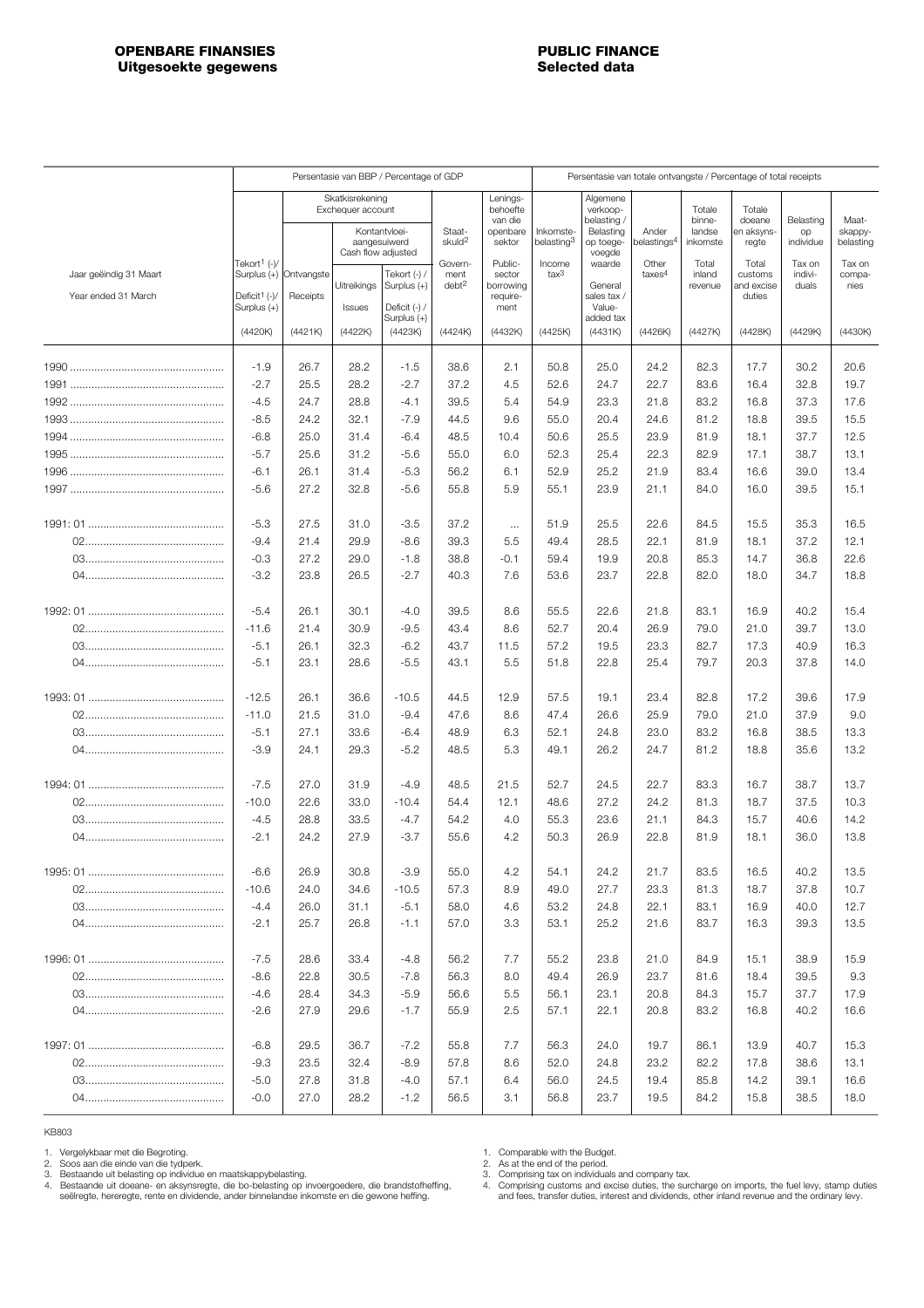<span id="page-5-0"></span>

|         |         | Goedere-uitvoer v.a.b.     |                     | Netto gouduitvoer |         |                     | Ontvangste<br>vir dienste |                            | Goedere-invoer v.a.b. |                     | Betalings<br>vir dienste |
|---------|---------|----------------------------|---------------------|-------------------|---------|---------------------|---------------------------|----------------------------|-----------------------|---------------------|--------------------------|
|         |         | Merchandise exports f.o.b. |                     | Net gold exports  |         |                     | Service<br>receipts       | Merchandise imports f.o.b. | Service<br>payments   |                     |                          |
| Tydperk | Waarde  | Pryse                      | Volume <sup>2</sup> | Waarde            | Pryse   | Volume <sup>2</sup> | Waarde                    | Waarde                     | Pryse                 | Volume <sup>2</sup> | Waarde                   |
| Period  | Value   | Prices                     |                     | Value             | Prices  |                     | Value                     | Value                      | Prices                |                     | Value                    |
|         | (5000Q) | (5372Q)                    | (5373S)             | (5001Q)           | (5370Q) | (5371S)             | (5002Q)                   | (5003Q)                    | (5374Q)               | (5375S)             | (5004Q)                  |
|         | 19.5    | 12.1                       | 6.7                 | $-2.8$            | 1.7     | $-4.6$              | 29.9                      | 12.3                       | 14.5                  | $-1.8$              | 19.6                     |
|         | 11.3    | 7.1                        | 4.0                 | $-5.0$            | $-4.2$  | $-0.8$              | $-1.7$                    | $-1.9$                     | 3.9                   | $-5.5$              | 10.1                     |
|         | 4.6     | 2.9                        | 1.7                 | 7.8               | 5.7     | 1.9                 | 9.2                       | 9.2                        | 5.6                   | 3.4                 | $-1.7$                   |
|         | 9.6     | 5.9                        | 3.4                 | $-1.0$            | $-3.0$  | 2.0                 | 7.5                       | 9.5                        | 3.7                   | 5.5                 | 7.9                      |
|         | 15.3    | 7.9                        | 6.6                 | 15.8              | 16.6    | $-0.6$              | 9.1                       | 15.4                       | 9.1                   | 5.7                 | 11.3                     |
|         | 14.9    | 11.6                       | 3.0                 | 5.4               | 14.6    | $-8.1$              | 23.7                      | 27.4                       | 8.2                   | 17.6                | 13.3                     |
|         | 26.4    | 7.8                        | 17.5                | $-4.8$            | 4.2     | $-8.2$              | 18.8                      | 29.1                       | 7.7                   | 20.1                | 18.7                     |
|         | 23.5    | 8.2                        | 13.9                | 16.7              | 21.8    | $-4.3$              | 23.7                      | 19.6                       | 7.1                   | 11.5                | 15.3                     |
|         | 12.5    | 7.8                        | 4.5                 | $-1.8$            | $-7.3$  | 5.6                 | 19.1                      | 11.1                       | 6.1                   | 4.9                 | 12.7                     |
|         | 2.2     | 1.8                        | 0.3                 | 23.1              | 5.5     | 16.7                | 4.2                       | 3.1                        | 0.9                   | 2.0                 | 5.9                      |
|         | 2.7     | 5.6                        | $-2.8$              | 1.5               | 13.8    | $-10.8$             | 1.1                       | 9.5                        | 4.2                   | 5.1                 | 0.8                      |
|         | 14.3    | 1.8                        | 12.3                | 13.6              | 2.9     | 10.3                | 9.4                       | 7.0                        | 3.0                   | 3.9                 | 8.4                      |
|         | 2.3     | 3.2                        | $-0.8$              | $-8.7$            | 2.3     | $-10.8$             | 0.9                       | 1.1                        | 4.1                   | $-2.9$              | 0.2                      |
|         | $-2.7$  | 0.6                        | $-3.2$              | 2.3               | $-11.1$ | 15.1                | 6.7                       | $-1.4$                     | $-1.0$                | $-0.4$              | 3.8                      |
|         | 7.6     | 1.8                        | 5.7                 | $-8.0$            | $-1.7$  | $-6.4$              | 4.4                       | 4.0                        | $-0.4$                | 4.4                 | 2.3                      |
|         | $-0.5$  | 1.5                        | $-2.0$              | 5.2               | $-2.4$  | 7.8                 | 3.4                       | 2.8                        | 2.4                   | 0.4                 | 3.4                      |
|         | 2.0     | 1.2                        | 0.8                 | $-1.1$            | 2.1     | $-3.1$              | 2.8                       | 5.2                        | 2.0                   | 3.1                 | 1.9                      |

1. Vergeleke met die voorafgaande tydperk. Kwartaallikse veranderings gebaseer op

seisoensaangesuiwerde gegewens. Teen konstante 1990-pryse. 2.

### **Verhoudings van uitgesoekte gegewens Ratios of selected data Persentasie Percentage**

1. Compared with the preceding period. Quarterly changes based on seasonally adjusted data.<br>2. At constant 1990 prices.

| Saldo op lopen-<br>de rekening<br>tot bruto                  | Invoer<br>van goedere<br>en dienste                          | Reële<br>goedere-                             | Reële<br>goedere-                             | Uitvoer<br>van goedere en                                    | Invoer<br>van goedere en                                     |                             | Opbrengskoers op <sup>3</sup><br>Yield $\alpha$ <sup>3</sup> |
|--------------------------------------------------------------|--------------------------------------------------------------|-----------------------------------------------|-----------------------------------------------|--------------------------------------------------------------|--------------------------------------------------------------|-----------------------------|--------------------------------------------------------------|
| binnelandse<br>produk <sup>1</sup><br>Balance on             | gedek deur<br>reserwes <sup>5</sup><br>Imports of            | uitvoer<br>tot BBP <sup>2</sup><br>Real       | invoer<br>tot BBB <sup>4</sup><br>Real        | nie-faktordienste<br>tot BBP <sup>2</sup><br>Exports         | nie-faktordienste<br>tot BBP <sup>2</sup><br>Imports         | <b>Buitelandse</b><br>laste | <b>Buitelandse</b><br>bates                                  |
| current account<br>to gross domestic<br>product <sup>1</sup> | goods and<br>services<br>covered by<br>reserves <sup>5</sup> | merchandise<br>exports to<br>GDP <sup>2</sup> | merchandise<br>imports to<br>GDE <sup>4</sup> | of goods and<br>non-factor ser-<br>vices to GDP <sup>2</sup> | of goods and<br>non-factor ser-<br>vices to GDP <sup>2</sup> | Foreign<br>liabilities      | Foreign<br>assets                                            |
| (5380K)                                                      | (5381K)                                                      | (5382K)                                       | (5383K)                                       | (5384K)                                                      | (5385K)                                                      | (5386K)                     | (5387K)                                                      |
| 1.9                                                          | 5.6                                                          | 15.5                                          | 16.7                                          | 19.0                                                         | 19.6                                                         | 11.2                        | 2.7                                                          |
| 2.0                                                          | 6.7                                                          | 15.9                                          | 17.4                                          | 17.6                                                         | 18.9                                                         | 9.7                         | 3.6                                                          |
| 1.5                                                          | 8.1                                                          | 16.8                                          | 18.7                                          | 17.5                                                         | 19.1                                                         | 8.3                         | 3.4                                                          |
| 1.6                                                          | 5.8                                                          | 17.7                                          | 19.5                                          | 18.0                                                         | 19.9                                                         | 7.4                         | 2.8                                                          |
| $-0.3$                                                       | 5.4                                                          | 17.7                                          | 21.5                                          | 18.4                                                         | 22.1                                                         | 6.8                         | 3.4                                                          |
| $-2.0$                                                       | 5.9                                                          | 20.2                                          | 24.6                                          | 20.5                                                         | 25.0                                                         | 6.3                         | 2.9                                                          |
| $-1.3$                                                       | 5.4                                                          | 22.2                                          | 26.7                                          | 22.7                                                         | 26.2                                                         | 5.9                         | 2.0                                                          |
| $-1.5$                                                       | 8.2                                                          | 22.9                                          | 27.6                                          | 23.4                                                         | 26.6                                                         | $\dots$                     | $\cdots$                                                     |
| $-1.0$                                                       | 6.4                                                          | 21.7                                          | 26.0                                          | 21.8                                                         | 24.9                                                         | $\cdots$                    | $\cdots$                                                     |
| $-2.4$                                                       | 5.4                                                          | 20.9                                          | 26.4                                          | 21.3                                                         | 25.8                                                         | $\cdots$                    | $\cdots$                                                     |
| $-0.9$                                                       | 4.7                                                          | 23.3                                          | 27.7                                          | 23.6                                                         | 27.0                                                         | $\dots$                     | $\cdots$                                                     |
| $-1.1$                                                       | 5.1                                                          | 23.0                                          | 26.8                                          | 23.8                                                         | 27.1                                                         | $\cdots$                    | $\ldots$                                                     |
| $-1.2$                                                       | 5.7                                                          | 22.2                                          | 26.8                                          | 23.1                                                         | 26.3                                                         | $\cdots$                    | $\cdots$                                                     |
| $-0.9$                                                       | 7.7                                                          | 23.4                                          | 27.7                                          | 23.9                                                         | 26.5                                                         | $\cdots$                    | $\cdots$                                                     |
| $-1.5$                                                       | 9.4                                                          | 22.9                                          | 27.8                                          | 23.3                                                         | 26.4                                                         | $\cdots$                    | $\cdots$                                                     |
| $-2.3$                                                       | 10.1                                                         | 23.0                                          | 28.3                                          | 23.5                                                         | 27.3                                                         | $\cdots$                    | $\cdots$                                                     |

KB805

1. 2. 3.

Teen heersende pryse.<br>Bruto binnelandse produk<br>Rente, dividende en ander inkomste op beleggings as persentasie van die gemiddelde uit-<br>staande beleggings aan die begin en einde van die tydperk.<br>Bruto binnelandse besteding.

4. 5.

1. 2. 3.

At current prices.<br>Gross domestic product.<br>Interest, dividends and other income on investments as percentage of the average outstand-<br>ing investments at the beginning and end of the period.<br>Gross domestic expenditure.<br>Numb

4. 5.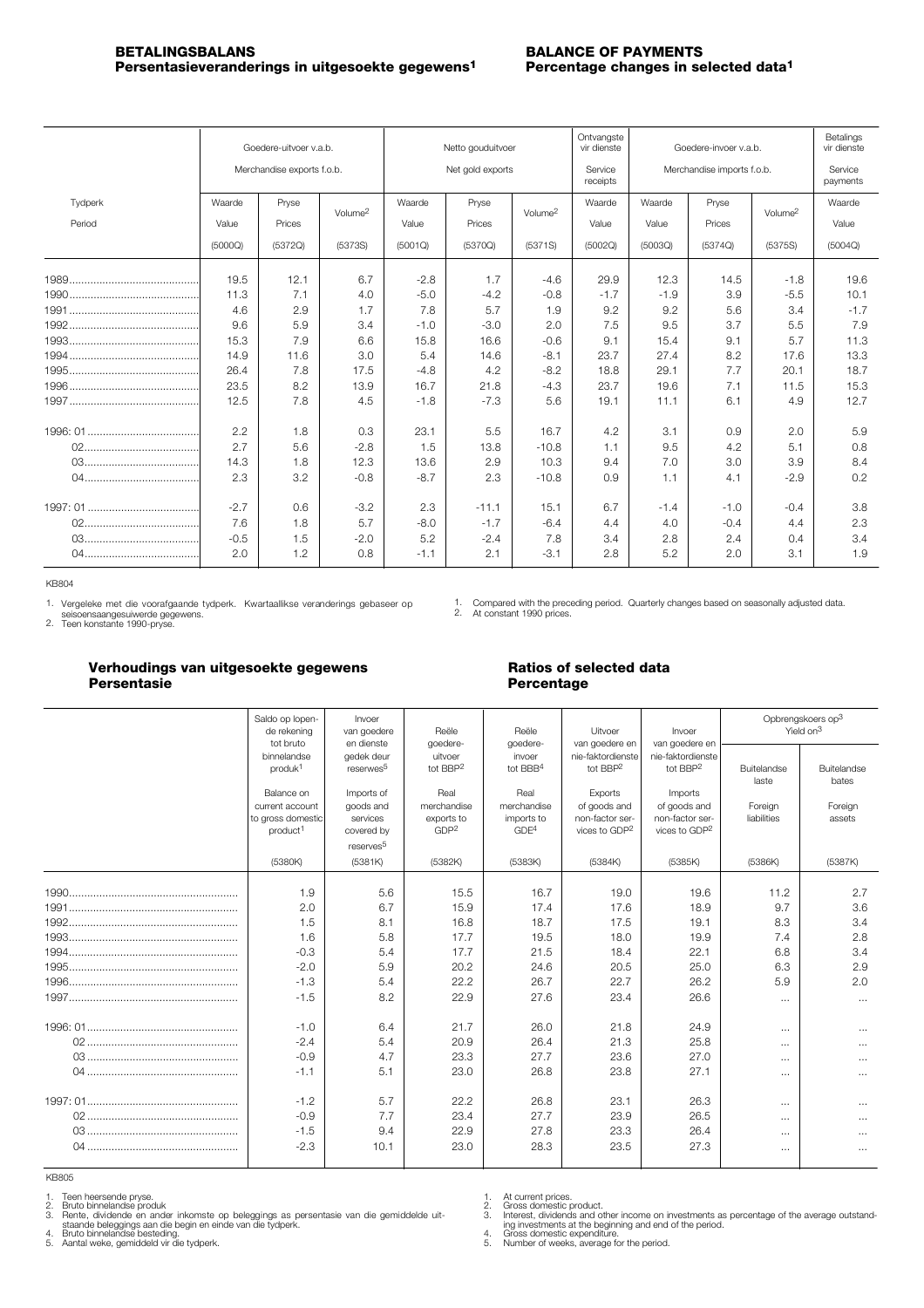# **Persentasieveranderings1 Percentage changes1**

### <span id="page-6-0"></span>**RUILVOET EN WISSELKOERSE FOR TERMS OF TRADE AND EXCHANGE VAN DIE RAND<br>
VAN DIE RAND FOR THE RAND FRATES OF THE RAND RATES OF THE RAND**<br>**Percentage changes<sup>1</sup>**

|          |                   | Ruilvoet <sup>1</sup> / Terms of trade <sup>1</sup> | Nominale                                             | Reële                                             |                |                         | Wisselkoerse <sup>3</sup> / Exchange rates <sup>3</sup> |                        |                 |                    |
|----------|-------------------|-----------------------------------------------------|------------------------------------------------------|---------------------------------------------------|----------------|-------------------------|---------------------------------------------------------|------------------------|-----------------|--------------------|
| Tydperk  | Goud<br>ingesluit | Goud<br>uitgesluit                                  | effektiewe<br>wisselkoers <sup>2,3</sup>             | effektiewe<br>wisselkoers <sup>2,3</sup>          | VSA-<br>dollar | <b>Britse</b><br>pond   | Duitse<br>mark                                          | Nederlandse<br>gulden  | Japanse<br>jen  | Italiaanse<br>lira |
| Period   | Including<br>gold | Excluding<br>gold                                   | Nominal<br>effective<br>exchange rate <sup>2,3</sup> | Real effective<br>exchange<br>rate <sup>2,3</sup> | US<br>dollar   | <b>British</b><br>pound | German<br>mark                                          | Netherlands<br>quilder | Japanese<br>yen | Italian<br>lira    |
|          | (5037Q)           | (5036Q)                                             | (5350Q)                                              | (5352Q)                                           | (5339Q)        | (5338Q)                 | (5314Q)                                                 | (5330Q)                | (5319Q)         | (5318Q)            |
| $1992$   | $-1.3$            | 1.1                                                 | $-4.8$                                               | 1.8                                               | $-3.3$         | $-2.8$                  | $-8.8$                                                  | $-8.8$                 | $-8.9$          | $-3.9$             |
| 1993     | 0.8               | $-1.2$                                              | $-9.2$                                               | $-4.4$                                            | $-12.7$        | 2.3                     | $-7.6$                                                  | $-7.8$                 | $-23.2$         | 11.5               |
| 1994     | 4.0               | 3.1                                                 | $-9.3$                                               | $-3.0$                                            | $-8.0$         | $-9.7$                  | $-9.6$                                                  | $-9.8$                 | $-15.6$         | $-5.4$             |
| 1995     | $-1.4$            | $-0.5$                                              | $-5.7$                                               | 0.2                                               | $-2.2$         | $-5.1$                  | $-13.6$                                                 | $-13.7$                | $-10.0$         | $-1.2$             |
| 1996     | 2.4               | 0.4                                                 | $-13.0$                                              | $-8.3$                                            | $-15.0$        | $-13.9$                 | $-10.9$                                                 | $-10.9$                | $-1.9$          | $-19.4$            |
| 1997     | $-1.3$            | 1.0                                                 | $-5.4$                                               | $\cdots$                                          | $-7.3$         | $-11.8$                 | 6.9                                                     | 7.4                    | 3.3             | 2.2                |
|          |                   |                                                     |                                                      |                                                   |                |                         |                                                         |                        |                 |                    |
| 1996: 01 | 1.7               | 1.2                                                 | $-1.8$                                               | $-1.2$                                            | $-3.0$         | $-1.1$                  | 0.1                                                     | 0.0                    | 1.1             | $-4.4$             |
| $02$     | 1.9               | 0.8                                                 | $-12.0$                                              | $-10.5$                                           | $-12.6$        | $-12.2$                 | $-9.4$                                                  | $-9.5$                 | $-11.1$         | $-13.6$            |
| $03$     | $-1.4$            | $-1.7$                                              | $-4.3$                                               | $-1.9$                                            | $-3.6$         | $-5.5$                  | $-5.1$                                                  | $-4.9$                 | $-2.3$          | $-5.7$             |
| 04       | $-1.6$            | $-1.5$                                              | $-4.0$                                               | $-2.2$                                            | $-3.6$         | $-8.4$                  | $-1.5$                                                  | $-1.5$                 | $-0.2$          | $-3.5$             |
|          |                   |                                                     |                                                      |                                                   |                |                         |                                                         |                        |                 |                    |
| 1997: 01 | $-0.6$            | 1.3                                                 | 5.0                                                  | 6.6                                               | 2.8            | 3.2                     | 11.5                                                    | 11.7                   | 10.5            | 10.7               |
| $02$     | 1.9               | 2.8                                                 | 1.1                                                  | 2.7                                               | 0.9            | 0.6                     | 4.1                                                     | 4.2                    | $-0.4$          | 4.0                |
| $03$     | $-1.5$            | $-1.0$                                              | $-3.0$                                               | $-2.6$                                            | $-3.7$         | $-3.1$                  | 1.6                                                     | 1.7                    | $-5.1$          | 0.4                |
| $04$     | 0.2               | $-0.1$                                              | $-3.8$                                               | $\cdots$                                          | $-3.4$         | $-5.4$                  | $-6.1$                                                  | $-6.1$                 | 2.6             | $-5.7$             |

KB806

Verandering vergeleke met voorafgaande tydperk. Geweegde gemiddelde wisselkoers teenoor belangrikste geldeenhede. Persentasieveranderings van gemiddeldes. 1. 2. 3.

Change compared with preceding period. Weighted average exchange rate against most important currencies. 1. 2.

Percentage changes of averages.  $\overline{3}$ .

### **KONJUNKTUURFASES VAN SUID-AFRIKA SEDERT 1945**

### **Opwaartse fase**

| Na oorlog      | - Julie 1946    |
|----------------|-----------------|
| Mei 1947       | - November 1948 |
| Maart 1950     | - Desember 1951 |
| April 1953     | - April 1955    |
| Oktober 1956   | - Januarie 1958 |
| April 1959     | - April 1960    |
| September 1961 | - April 1965    |
| Januarie 1966  | - Mei 1967      |
| Januarie 1968  | - Desember 1970 |
| September 1972 | - Augustus 1974 |
| Januarie 1978  | - Augustus 1981 |
| April 1983     | - Junie 1984    |

### April 1986 - Februarie 1989

### Augustus 1946 - April 1947

**Afwaartse fase**

| Desember 1948     | - Februarie 1950     |
|-------------------|----------------------|
| Januarie 1952     | Maart 1953           |
| Mei 1955          | - September 1956     |
| Februarie 1958    | <b>Maart 1959</b>    |
| Mei 1960          | - Augustus 1961      |
| Mei 1965          | Desember 1965        |
| <b>Junie 1967</b> | - Desember 1967      |
| Januarie 1971     | - Augustus 1972      |
| September 1974    | Desember 1977        |
| September 1981    | Maart 1983<br>$\sim$ |
| <b>Julie 1984</b> | Maart 1986           |
| Maart 1989        | Mei 1993             |

### **BUSINESS CYCLE PHASES OF SOUTH AFRICA SINCE 1945**

### **Upward phase**

### **Downward phase**

| Post war       | - July 1946     | August 1946      | - April 1947     |
|----------------|-----------------|------------------|------------------|
| May 1947       | - November 1948 | December 1948    | - February 1950  |
| March 1950     | - December 1951 | January 1952     | - March 1953     |
| April 1953     | - April 1955    | May 1955         | - September 1956 |
| October 1956   | - January 1958  | February 1958    | - March 1959     |
| April 1959     | - April 1960    | May 1960         | - August 1961    |
| September 1961 | - April 1965    | May 1965         | - December 1965  |
| January 1966   | - May 1967      | June 1967        | - December 1967  |
| January 1968   | - December 1970 | January 1971     | - August 1972    |
| September 1972 | - August 1974   | September 1974   | - December 1977  |
| January 1978   | - August 1981   | September 1981   | - March 1983     |
| April 1983     | - June 1984     | <b>July 1984</b> | - March 1986     |
| April 1986     | - February 1989 | March 1989       | - May 1993       |
|                |                 |                  |                  |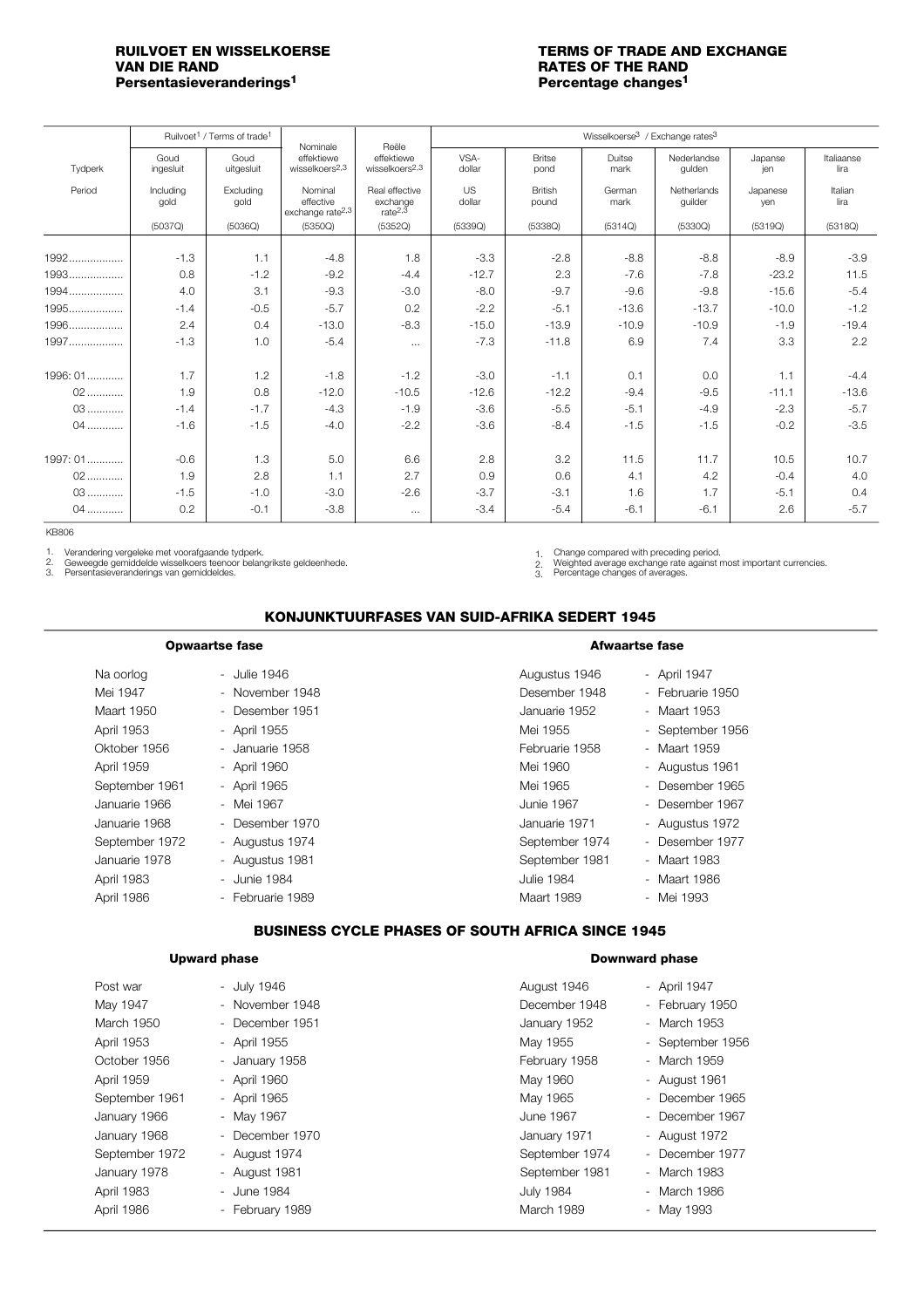### <span id="page-7-0"></span>**NASIONALE REKENINGE**<br> **NATIONAL ACCOUNTS**<br> **Persentasieveranderings in uitgesoekte**<br> **NATIONAL ACCOUNTS Persentasieveranderings in uitgesoekte Percentage changes in selection of the selection of the selection of the selection of the selection of the selection of the selection of the selection of the selection of the selec gegewens teen konstante 1990-pryse1 at constant 1990 prices1**

| Tydperk      | Bruto<br>binne-<br>landse<br>produk | Bruto<br>nasionale<br>produk | Bruto<br>binne-<br>landse<br>besteding | Private<br>verbruiks-<br>besteding           | Verbruiks-<br>besteding<br>deur<br>algemene<br>owerheid            | Bruto<br>binne-<br>landse<br>vaste<br>investering | Uitvoer<br>van goe-<br>dere en<br>nie-faktor-<br>dienste | Invoer<br>van goe-<br>dere en<br>nie-faktor-<br>dienste | Persoon-<br>like beskik-<br>bare inkome |
|--------------|-------------------------------------|------------------------------|----------------------------------------|----------------------------------------------|--------------------------------------------------------------------|---------------------------------------------------|----------------------------------------------------------|---------------------------------------------------------|-----------------------------------------|
| Period       | Gross<br>domestic<br>product        | Gross<br>national<br>product | Gross<br>domestic<br>expen-<br>diture  | Private<br>consump-<br>tion expen-<br>diture | Consump-<br>tion expen-<br>diture by<br>general<br>govern-<br>ment | Gross<br>domestic<br>fixed<br>invest-<br>ment     | Exports<br>of goods<br>and non-<br>factor<br>services    | Imports<br>of goods<br>and non-<br>factor<br>services   | Personal<br>dispos-<br>able<br>income   |
|              | (6006Z)                             | (6016Z)                      | (6012Z)                                | (6007Z)                                      | (6008Z)                                                            | (6009Z)                                           | (6013Z)                                                  | (6014Z)                                                 | (6246Z)                                 |
|              | $-1.8$                              | $-1.8$                       | $-5.6$                                 | 3.0                                          | 1.8                                                                | $-3.5$                                            | $-2.6$                                                   | $-16.1$                                                 | 3.0                                     |
|              | 5.1                                 | 6.8                          | 9.1                                    | 4.6                                          | 6.8                                                                | $-1.5$                                            | 4.1                                                      | 19.8                                                    | 7.2                                     |
|              | $-1.2$                              | $-0.8$                       | $-7.8$                                 | $-3.5$                                       | 3.4                                                                | $-7.0$                                            | 8.9                                                      | $-14.0$                                                 | $-1.2$                                  |
|              | 0.0                                 | 0.8                          | 0.7                                    | 0.2                                          | 2.3                                                                | $-18.6$                                           | $-3.8$                                                   | $-2.5$                                                  | $-3.1$                                  |
|              | 2.1                                 | 3.6                          | 3.8                                    | 3.9                                          | 3.7                                                                | $-5.1$                                            | $-1.8$                                                   | 3.5                                                     | 5.5                                     |
|              | 4.2                                 | 4.1                          | 6.3                                    | 5.3                                          | 1.7                                                                | 12.6                                              | 9.8                                                      | 21.9                                                    | 4.4                                     |
|              | 2.4                                 | 1.1                          | 1.2                                    | 2.7                                          | 4.0                                                                | 6.5                                               | 5.4                                                      | 0.3                                                     | 2.2                                     |
|              | $-0.3$                              | $-1.5$                       | $-2.0$                                 | 2.9                                          | 2.3                                                                | $-2.3$                                            | 1.7                                                      | $-5.8$                                                  | 0.4                                     |
|              | $-1.0$                              | $-0.4$                       | $-0.6$                                 | $-0.5$                                       | 2.3                                                                | $-7.4$                                            | $-0.1$                                                   | 2.1                                                     | 0.4                                     |
|              | $-2.2$                              | $-2.4$                       | $-1.9$                                 | $-1.4$                                       | 1.9                                                                | $-5.3$                                            | 2.5                                                      | 5.3                                                     | 1.0                                     |
|              | 1.3                                 | 1.7                          | 1.6                                    | 0.3                                          | 3.6                                                                | $-2.8$                                            | 4.8                                                      | 7.0                                                     | 1.5                                     |
|              | 2.7                                 | 4.2                          | 6.5                                    | 3.1                                          | 3.1                                                                | 8.7                                               | 1.0                                                      | 16.1                                                    | 1.6                                     |
|              | 3.4                                 | 2.8                          | 5.0                                    | 4.7                                          | $-1.4$                                                             | 10.3                                              | 10.5                                                     | 17.1                                                    | 2.4                                     |
|              | 3.2                                 | 3.7                          | 2.7                                    | 3.9                                          | 6.0                                                                | 7.8                                               | 11.0                                                     | 9.2                                                     | 4.2                                     |
|              | 1.7                                 | 1.3                          | 1.4                                    | 2.0                                          | 7.1                                                                | 3.5                                               | 5.3                                                      | 4.6                                                     | 0.7                                     |
| <b>KB808</b> |                                     |                              |                                        |                                              |                                                                    |                                                   |                                                          |                                                         |                                         |

### **Seisoensinvloed uitgeskakel, teen jaarkoerse Seasonally adjusted, at annual rates**

| (6006S) | (6016S) | (6012S) | (6007S) | (6008S) | (6009S) | (6013S) | (6014S) | (6246S) |
|---------|---------|---------|---------|---------|---------|---------|---------|---------|
|         |         |         |         |         |         |         |         |         |
| 2.7     | 3.3     | 4.6     | 0.5     | 3.8     | $-7.0$  | 0.3     | 8.1     | 2.1     |
| 5.1     | 11.0    | $-1.9$  | 1.6     | 8.4     | 0.7     | 31.0    | 3.1     | 0.8     |
| 7.1     | 2.2     | 10.0    | 1.3     | 7.9     | 5.6     | $-6.1$  | 1.6     | 0.7     |
| 5.0     | 7.3     | 9.0     | 2.0     | 7.1     | 7.5     | 16.7    | 39.0    | 0.8     |
|         |         |         |         |         |         |         |         |         |
| $-2.9$  | 2.1     | 4.4     | 3.7     | 1.9     | 6.8     | $-15.6$ | 9.8     | 2.0     |
| 2.5     | 3.0     | 3.8     | 3.7     | 0.1     | 10.7    | $-5.7$  | $-1.8$  | 2.9     |
| 4.2     | 1.9     | 10.6    | 3.9     | $-0.5$  | 13.6    | 19.2    | 51.2    | 1.7     |
| 6.5     | 9.1     | 9.7     | 5.4     | $-2.0$  | 18.3    | 6.5     | 18.6    | 1.5     |
| 2.1     | $-1.6$  | 4.9     | 4.3     | $-5.1$  | 6.1     | 19.8    | 31.4    | 3.5     |
| 2.4     | 3.9     | 6.0     | 5.6     | $-1.3$  | 8.3     | $-15.9$ | $-4.7$  | 1.0     |
| 2.8     |         |         |         |         | 8.9     |         | 7.3     | 1.7     |
|         | 0.1     | $-8.2$  | 5.0     | 2.2     |         | 58.2    |         |         |
| 2.6     | 6.3     | 7.7     | 3.7     | 4.7     | 7.6     | $-2.0$  | 15.1    | 7.5     |
| 3.6     | 1.6     | $-0.8$  | 3.4     | 6.4     | 10.4    | 21.0    | 5.2     | 4.8     |
| 4.1     | 8.4     | 15.6    | 4.2     | 10.9    | 6.5     | $-17.2$ | 16.3    | 4.7     |
| 3.2     | 1.8     | $-5.1$  | 3.0     | 8.8     | 5.2     | 56.7    | 20.0    | 3.1     |
| 2.8     | 1.2     | 2.0     | 2.9     | 3.4     | 4.8     | $-10.4$ | $-12.9$ | 0.4     |
|         |         |         |         |         |         |         |         |         |
| $-0.3$  | $-2.3$  | $-1.9$  | 1.1     | 5.8     | 2.1     | 4.6     | $-0.6$  | $-0.1$  |
| 2.7     | 6.6     | 5.4     | 1.7     | 7.4     | 3.1     | 10.1    | 19.4    | 0.1     |
| 0.3     | $-2.6$  | 0.1     | 1.1     | 9.2     | 3.0     | 0.3     | $-0.5$  | 0.1     |
| 0.3     | 0.8     | 4.7     | 0.4     | 11.3    | 1.7     | $-1.2$  | 12.6    | 0.0     |

KB809

Vergeleke met die voorafgaande tydperk. Kwartaallikse veranderings weerspieël jaarkoerse ge-baseer op seisoensaangesuiwerde gegewens. 1. 1.

Compared with preceding period. Quarterly changes reflect annual rates based on seasonally adjusted data.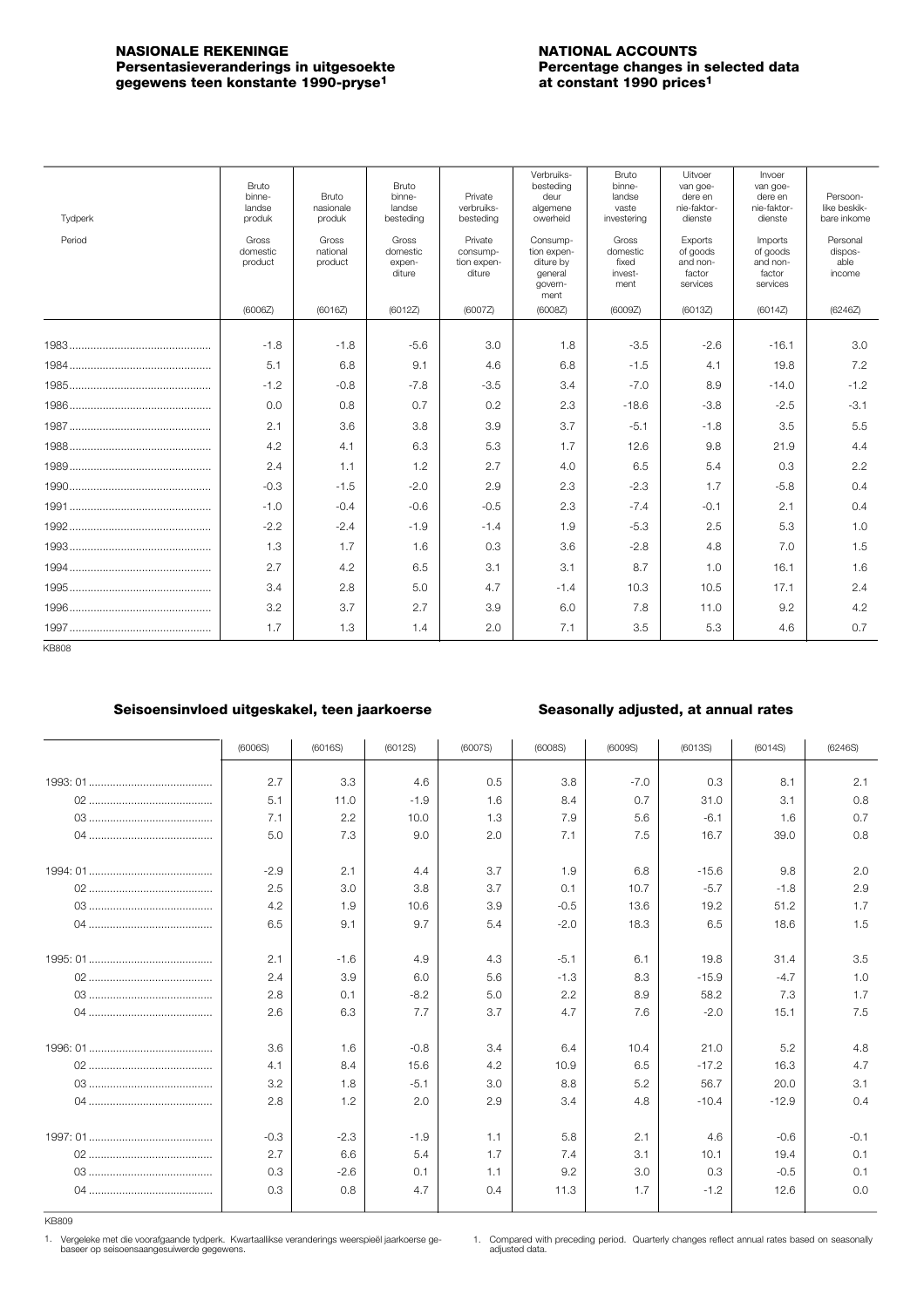### <span id="page-8-0"></span>**NASIONALE REKENINGE<br>
Uitgesoekte gegewens**<br>
Uitgesoekte gegewens<br>
2008 **Uitgesoekte gegewens**

|         |                                                   | Heersend<br>Current                           |                                                       | Teen konstante 1990-pryse<br>At constant 1990 prices |                                               |                                                       |                                                   |                                               |                                                       |                                                    |                                                  |                                                   |
|---------|---------------------------------------------------|-----------------------------------------------|-------------------------------------------------------|------------------------------------------------------|-----------------------------------------------|-------------------------------------------------------|---------------------------------------------------|-----------------------------------------------|-------------------------------------------------------|----------------------------------------------------|--------------------------------------------------|---------------------------------------------------|
|         |                                                   |                                               |                                                       |                                                      |                                               |                                                       |                                                   | Persentasie verandering<br>Percentage change  |                                                       |                                                    |                                                  |                                                   |
| Tydperk | Bruto<br>binne-<br>landse<br>produk<br>per capita | Bruto<br>nasionale<br>produk<br>per capita    | Persoon-<br>like beskik-<br>bare inkome<br>per capita | Bruto<br>binne-<br>landse<br>produk<br>per capita    | Bruto<br>nasionale<br>produk<br>per capita    | Persoon-<br>like beskik-<br>bare inkome<br>per capita | Bruto<br>binne-<br>landse<br>produk<br>per capita | Bruto<br>nasionale<br>produk<br>per capita    | Persoon-<br>like beskik-<br>bare inkome<br>per capita | Gemiddelde<br>kapitaal-<br>opbrengs-<br>verhouding | Gemiddelde<br>opbrengs<br>arbeids-<br>verhouding | Gemiddelde<br>kapitaal-<br>arbeids-<br>verhouding |
| Period  | Gross<br>domestic<br>product<br>per<br>capita     | Gross<br>national<br>product<br>per<br>capita | Personal<br>disposable<br>income<br>per<br>capita     | Gross<br>domestic<br>product<br>per<br>capita        | Gross<br>national<br>product<br>per<br>capita | Personal<br>disposable<br>income<br>per<br>capita     | Gross<br>domestic<br>product<br>per<br>capita     | Gross<br>national<br>product<br>per<br>capita | Personal<br>disposable<br>income<br>per<br>capita     | Average<br>capital<br>output<br>ratio              | Average<br>output<br>labour<br>ratio             | Average<br>capital<br>labour<br>ratio             |
| Rand    | Rand                                              | Rand                                          | Rand                                                  | Rand                                                 | Rand                                          |                                                       |                                                   |                                               | Rand                                                  | Rand                                               | Rand                                             |                                                   |
|         | (6270J)                                           | (6271J)                                       | (6272J)                                               | (6270Y)                                              | (6271Y)                                       | (6272Y)                                               | (6270Z)                                           | (6271Z)                                       | (6272Z)                                               | (6273Y)                                            | (6274Y)                                          | (6275Y)                                           |
|         |                                                   |                                               |                                                       |                                                      |                                               |                                                       |                                                   |                                               |                                                       |                                                    |                                                  |                                                   |
|         | 307                                               | 291                                           | 221                                                   | 5780                                                 | 5012                                          | 3 2 8 7                                               | 1.1                                               | $-3.4$                                        | 5.8                                                   | 2.29                                               | $\cdots$                                         | $\cdots$                                          |
|         | 320                                               | 306                                           | 231                                                   | 5974                                                 | 5 1 6 3                                       | 3 3 7 3                                               | 3.4                                               | 3.0                                           | 2.6                                                   | 2.23                                               | $\cdots$                                         | $\cdots$                                          |
|         | 345<br>369                                        | 332<br>354                                    | 237<br>244                                            | 6245<br>6559                                         | 5 2 8 4<br>5 5 6 0                            | 3 3 9 4<br>3419                                       | 4.5<br>5.0                                        | 2.4<br>5.2                                    | 0.6<br>0.7                                            | 2.17<br>2.13                                       | $\cdots$                                         | $\cdots$                                          |
|         | 392                                               | 375                                           | 256                                                   | 6770                                                 | 5610                                          | 3 4 4 3                                               | 3.2                                               | 0.9                                           | 0.7                                                   | 2.14                                               | $\cdots$                                         | $\cdots$                                          |
|         | 415                                               | 398                                           | 278                                                   | 6876                                                 | 5762                                          | 3588                                                  | 1.6                                               | 2.7                                           | 4.2                                                   | 2.18                                               | $\cdots$                                         | $\cdots$                                          |
|         | 451                                               | 434                                           | 294                                                   | 7 1 7 1                                              | 6 102                                         | 3650                                                  | 4.3                                               | 5.9                                           | 1.7                                                   | 2.17                                               |                                                  |                                                   |
|         | 476                                               | 456                                           | 320                                                   | 7 2 7 0                                              | 6 2 9 4                                       | 3867                                                  | 1.4                                               | 3.1                                           | 6.0                                                   | 2.19                                               | $\cdots$                                         | $\cdots$                                          |
|         | 521                                               | 499                                           | 336                                                   | 7 4 0 8                                              | 6426                                          | 3870                                                  | 1.9                                               | 2.1                                           | 0.1                                                   | 2.19                                               | $\cdots$<br>$\cdots$                             | $\cdots$<br>$\cdots$                              |
|         | 555                                               | 531                                           | 364                                                   | 7587                                                 | 6426                                          | 3966                                                  | 2.4                                               | 0.0                                           | 2.5                                                   | 2.22                                               | 18863                                            | 41 855                                            |
|         | 596                                               | 573                                           | 417                                                   | 7704                                                 | 6676                                          | 4 2 4 0                                               | 1.5                                               | 3.9                                           | 6.9                                                   | 2.27                                               | 19 436                                           | 44 209                                            |
|         | 655                                               | 630                                           | 457                                                   | 7 6 2 5                                              | 6879                                          | 4 3 5 3                                               | $-1.0$                                            | 3.0                                           | 2.7                                                   | 2.39                                               | 19 539                                           | 46 739                                            |
|         | 789                                               | 759                                           | 495                                                   | 7765                                                 | 7572                                          | 4 3 3 2                                               | 1.8                                               | 10.1                                          | $-0.5$                                                | 2.46                                               | 20 097                                           | 49 472                                            |
|         | 948                                               | 911                                           | 569                                                   | 8033                                                 | 8 1 2 7                                       | 4 4 5 5                                               | 3.4                                               | 7.3                                           | 2.8                                                   | 2.50                                               | 20 834                                           | 52 037                                            |
|         | 1 0 4 1                                           | 992                                           | 656                                                   | 7969                                                 | 7757                                          | 4596                                                  | $-0.8$                                            | $-4.6$                                        | 3.2                                                   | 2.62                                               | 20910                                            | 54 706                                            |
|         | 1 1 4 3                                           | 1 0 8 8                                       | 690                                                   | 7946                                                 | 7487                                          | 4 3 4 6                                               | -0.3                                              | $-3.5$                                        | $-5.4$                                                | 2.72                                               | 21 256                                           | 57 767                                            |
|         | 1 2 3 4                                           | 1 1 7 2                                       | 792                                                   | 7 7 3 3                                              | 7 3 7 5                                       | 4474                                                  | $-2.7$                                            | $-1.5$                                        | 3.0                                                   | 2.87                                               | 20 985                                           | 60 140                                            |
|         | 1 3 8 1                                           | 1 3 1 3                                       | 826                                                   | 7755                                                 | 7 4 6 6                                       | 4 2 5 1                                               | 0.3                                               | 1.2                                           | -5.0                                                  | 2.91                                               | 20 867                                           | 60728                                             |
|         | 1612                                              | 1536                                          | 972                                                   | 7848                                                 | 7713                                          | 4 4 2 4                                               | 1.2                                               | 3.3                                           | 4.1                                                   | 2.91                                               | 20899                                            | 60 823                                            |
|         | 2 107                                             | 2013                                          | 1 1 9 3                                               | 8 1 6 3                                              | 8 3 2 0                                       | 4686                                                  | 4.0                                               | 7.9                                           | 5.9                                                   | 2.87                                               | 21 791                                           | 62 500                                            |
|         | 2 3 7 9                                           | 2 2 6 8                                       | 1 308                                                 | 8 3 8 0                                              | 8 1 6 8                                       | 4 4 4 7                                               | 2.7                                               | $-1.8$                                        | $-5.1$                                                | 2.88                                               | 21 688                                           | 62 415                                            |
|         | 2628                                              | 2511                                          | 1 4 8 6                                               | 8 1 3 8                                              | 7673                                          | 4 4 1 3                                               | -2.9                                              | $-6.1$                                        | $-0.8$                                                | 3.05                                               | 20794                                            | 63 405                                            |
|         | 2910                                              | 2 7 8 4                                       | 1677                                                  | 7790                                                 | 7 3 4 5                                       | 4 4 3 4                                               | -4.3                                              | $-4.3$                                        | 0.5                                                   | 3.25                                               | 19580                                            | 63 560                                            |
|         | 3 3 2 8                                           | 3 1 8 4                                       | 1944                                                  | 7987                                                 | 7650                                          | 4637                                                  | 2.5                                               | 4.1                                           | 4.6                                                   | 3.19                                               | 19845                                            | 63 373                                            |
|         | 3730                                              | 3549                                          | 2 1 4 7                                               | 7700                                                 | 7408                                          | 4 4 7 2                                               | -3.6                                              | $-3.2$                                        | $-3.6$                                                | 3.30                                               | 19 052                                           | 62 897                                            |
|         | 4 2 3 6                                           | 4 0 2 9                                       | 2 3 9 8                                               | 7517                                                 | 7 2 8 6                                       | 4 2 2 8                                               | $-2.4$                                            | $-1.7$                                        | $-5.5$                                                | 3.35                                               | 18575                                            | 62 298                                            |
|         | 4 8 25                                            | 4 6 3 2                                       | 2 8 3 3                                               | 7 4 9 5                                              | 7 3 7 3                                       | 4 3 5 4                                               | $-0.3$                                            | 1.2                                           | 3.0                                                   | 3.34                                               | 18 3 88                                          | 61 473                                            |
|         | 5 6 5 5                                           | 5442                                          | 3 3 3 2                                               | 7631                                                 | 7 4 9 7                                       | 4 4 4 3                                               | 1.8                                               | 1.7                                           | 2.0                                                   | 3.24                                               | 18 599                                           | 60 240                                            |
|         | 6632                                              | 6376                                          | 3831                                                  | 7633                                                 | 7 4 0 4                                       | 4 4 3 5                                               | 0.0                                               | $-1.2$                                        | $-0.2$                                                | 3.21                                               | 18573                                            | 59 560                                            |
|         | 7 4 3 4                                           | 7 1 2 3                                       | 4 3 5 3                                               | 7434                                                 | 7 1 2 3                                       | 4 3 5 3                                               | $-2.6$                                            | $-3.8$                                        | $-1.9$                                                | 3.29                                               | 17963                                            | 59 017                                            |
|         | 8 1 6 1                                           | 7911                                          | 4938                                                  | 7 1 9 2                                              | 6934                                          | 4 273                                                 | $-3.3$                                            | $-2.7$                                        | $-1.8$                                                | 3.36                                               | 17 320                                           | 58 213                                            |
|         | 8796                                              | 8561                                          | 5 6 4 2                                               | 6879                                                 | 6620                                          | 4219                                                  | $-4.4$                                            | $-4.5$                                        | $-1.3$                                                | 3.47                                               | 16 494                                           | 57 199                                            |
|         | 9624                                              | 9 3 8 6                                       | 6 177                                                 | 6816                                                 | 6590                                          | 4 191                                                 | $-0.9$                                            | $-0.5$                                        | $-0.7$                                                | 3.43                                               | 16 356                                           | 56 115                                            |
|         | 10 623                                            | 10 397                                        | 6691                                                  | 6854                                                 | 6720                                          | 4 169                                                 | 0.6                                               | 2.0                                           | $-0.5$                                                | 3.37                                               | 16 4 26                                          | 55 288                                            |
|         | 11 695                                            | 11 431                                        | 7 2 8 8                                               | 6938                                                 | 6764                                          | 4 180                                                 | 1.2                                               | 0.7                                           | 0.3                                                   | 3.31                                               | 16561                                            | 54 782                                            |
|         | 12 8 28                                           | 12 4 9 6                                      | 8016                                                  | 7016                                                 | 6868                                          | 4 2 6 4                                               | 1.1                                               | 1.5                                           | 2.0                                                   | 3.26                                               | 16 735                                           | 54 480                                            |
|         | 13773                                             | 13 4 22                                       | 8 6 0 5                                               | 6988                                                 | 6814                                          | 4 208                                                 | $-0.4$                                            | $-0.8$                                        | $-1.3$                                                | 3.25                                               | 16 667                                           | 54 206                                            |

KB810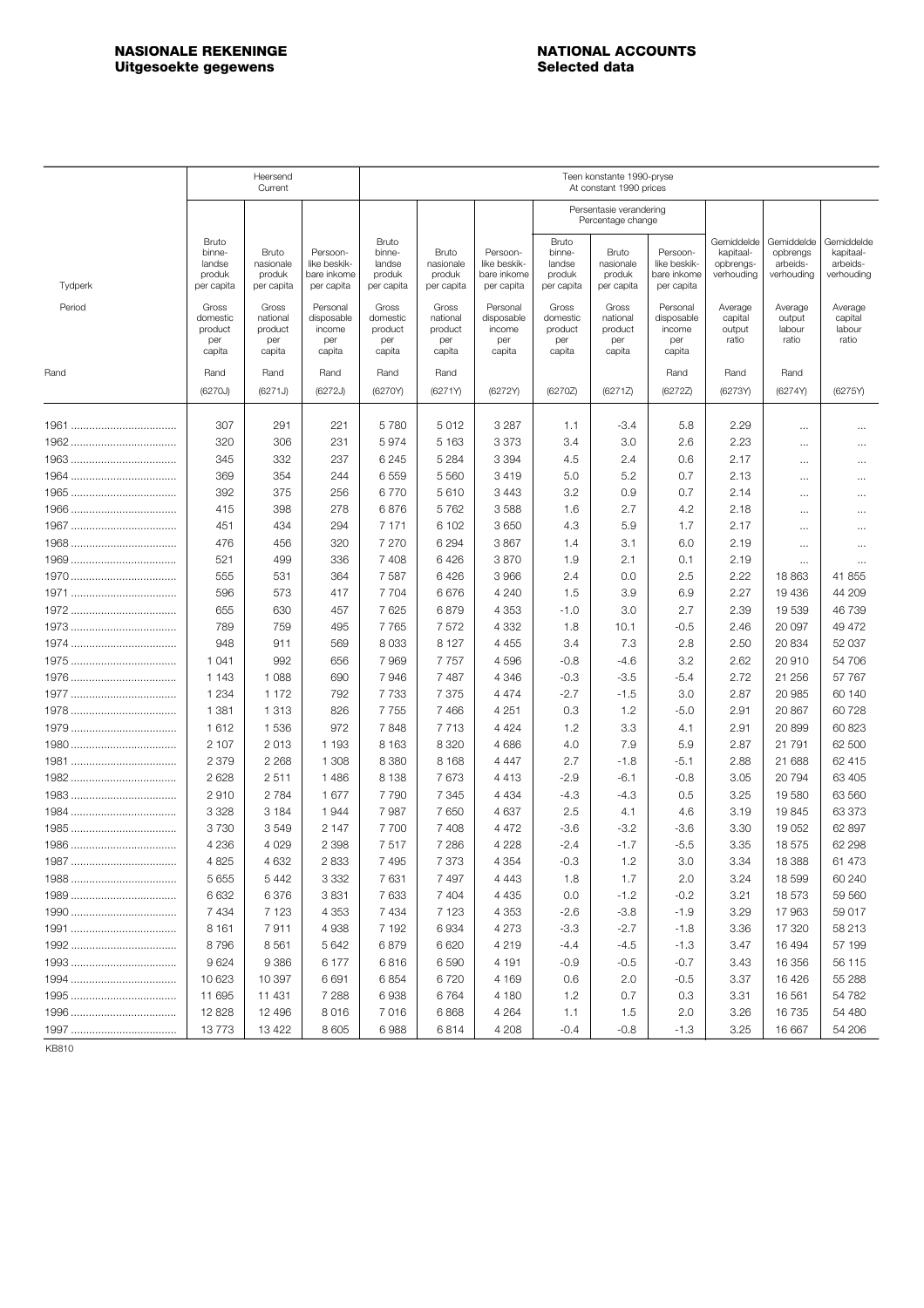### <span id="page-9-0"></span>**NASIONALE REKENINGE**<br> **NATIONAL ACCOUNTS**<br> **Natios of selected data**<br> **Natios of selected data Verhoudings van uitgesoekte gegewens Ratios of selected Reference in the Ratios of selected data**<br>**At current prices Teen heersende pryse**

| Tydperk | Private<br>verbruiksbe-<br>steding tot<br>BBP1   | Verbruiksbe-<br>steding deur<br>algemene<br>owerheid<br>tot BBP1  | Bruto<br>binnelandse<br>vaste<br>investering<br>tot BBP1 | Owerheid<br>sektor-<br>besteding <sup>2</sup><br>tot BBP1 | Nywerheids-<br>en handels-<br>voorrade<br>tot BBP3     | Vergoeding van<br>werknemers tot<br>BBP1 | Bruto<br>binnelandse<br>besparing<br>tot BBP1      | Persoonlike<br>besparing<br>tot persoon-<br>like beskik-<br>bare inkome | Huishouding-<br>skuld tot<br>persoonlike<br>beskikbare<br>inkome |
|---------|--------------------------------------------------|-------------------------------------------------------------------|----------------------------------------------------------|-----------------------------------------------------------|--------------------------------------------------------|------------------------------------------|----------------------------------------------------|-------------------------------------------------------------------------|------------------------------------------------------------------|
| Period  | Private<br>consumption<br>expenditure<br>to GDP1 | Consumption<br>expenditure<br>by general<br>government<br>to GDP1 | Gross<br>domestic fixed<br>investment<br>to GDP1         | Public<br>sector<br>expenditure <sup>2</sup><br>to GDP1   | Industrial and<br>commercial<br>inventories<br>to GDP3 | Remuneration of<br>employees to<br>GDP1  | Gross<br>domestic<br>saving to<br>GDP <sup>1</sup> | Personal<br>saving to<br>personal<br>disposable<br>income               | Household<br>debt to<br>personal<br>disposable<br>income         |
|         | (6280J)                                          | (6281J)                                                           | (6282J)                                                  | (6283J)                                                   | (6284J)                                                | (6285J)                                  | (6286J)                                            | (6287J)                                                                 | (6525J)                                                          |
|         | 56.4                                             | 15.4                                                              | 26.8                                                     | 26.6                                                      | 25.6                                                   | 58.7                                     | 25.3                                               | 1.7                                                                     | 49.6                                                             |
|         | 55.7                                             | 16.7                                                              | 24.4                                                     | 26.5                                                      | 23.5                                                   | 59.5                                     | 22.5                                               | 4.3                                                                     | 52.1                                                             |
|         | 53.7                                             | 17.3                                                              | 23.3                                                     | 27.1                                                      | 22.8                                                   | 58.0                                     | 24.5                                               | 6.3                                                                     | 53.0                                                             |
|         | 54.6                                             | 17.9                                                              | 20.2                                                     | 26.5                                                      | 21.4                                                   | 57.9                                     | 23.5                                               | 3.2                                                                     | 50.0                                                             |
|         | 55.8                                             | 18.3                                                              | 18.5                                                     | 25.0                                                      | 20.1                                                   | 58.3                                     | 22.5                                               | 4.6                                                                     | 46.6                                                             |
|         | 56.4                                             | 17.9                                                              | 19.8                                                     | 24.6                                                      | 20.0                                                   | 57.7                                     | 22.7                                               | 3.9                                                                     | 49.4                                                             |
|         | 55.7                                             | 18.6                                                              | 20.6                                                     | 26.3                                                      | 20.0                                                   | 58.3                                     | 22.6                                               | 3.4                                                                     | 52.5                                                             |
|         | 57.8                                             | 19.1                                                              | 19.6                                                     | 25.0                                                      | 18.7                                                   | 59.7                                     | 19.5                                               | 1.1                                                                     | 55.6                                                             |
|         | 59.2                                             | 19.7                                                              | 17.8                                                     | 25.4                                                      | 18.0                                                   | 60.5                                     | 18.9                                               | 1.9                                                                     | 56.6                                                             |
|         | 61.3                                             | 20.5                                                              | 16.6                                                     | 25.7                                                      | 17.4                                                   | 61.5                                     | 17.0                                               | 4.3                                                                     | 54.3                                                             |
|         | 60.6                                             | 20.9                                                              | 15.5                                                     | 25.5                                                      | 16.2                                                   | 60.9                                     | 17.2                                               | 5.3                                                                     | 55.0                                                             |
|         | 60.3                                             | 21.0                                                              | 16.1                                                     | 24.9                                                      | 16.6                                                   | 60.1                                     | 17.1                                               | 4.1                                                                     | 57.8                                                             |
|         | 60.9                                             | 20.0                                                              | 16.9                                                     | 24.2                                                      | 17.8                                                   | 60.0                                     | 16.9                                               | 1.9                                                                     | 62.5                                                             |
|         | 61.0                                             | 20.4                                                              | 17.2                                                     | 24.9                                                      | 18.3                                                   | 58.9                                     | 16.9                                               | 2.1                                                                     | 66.0                                                             |
|         | 61.6                                             | 21.3                                                              | 17.4                                                     | 26.1                                                      | 17.3                                                   | 59.0                                     | 15.2                                               | 0.9                                                                     | 67.8                                                             |
| KR811   |                                                  |                                                                   |                                                          |                                                           |                                                        |                                          |                                                    |                                                                         |                                                                  |

### **Seisoensinvloed uitgeskakel, teen jaarkoerse Seasonally adjusted, at annual rates**

|          | (6280L) | (6281L) | (6282L) | (6283L) | (6284L) | (6285L) | (6286L) | (6287L) | (6525L) |
|----------|---------|---------|---------|---------|---------|---------|---------|---------|---------|
|          |         |         |         |         |         |         |         |         |         |
| 1993: 01 | 62.5    | 21.0    | 16.0    | 27.9    | 16.9    | 61.4    | 16.6    | 5.6     | 54.0    |
| 02       | 60.4    | 20.6    | 15.4    | 24.8    | 16.1    | 60.8    | 18.2    | 5.4     | 54.6    |
| 03       | 59.7    | 20.8    | 15.3    | 25.5    | 15.7    | 60.7    | 16.9    | 5.3     | 55.5    |
| 04       | 60.2    | 21.2    | 15.4    | 24.2    | 15.9    | 60.7    | 17.2    | 5.0     | 55.9    |
|          |         |         |         |         |         |         |         |         |         |
| 1994: 01 | 60.3    | 21.2    | 15.7    | 24.8    | 16.3    | 60.6    | 17.5    | 4.7     | 56.8    |
| 02       | 59.7    | 21.0    | 15.8    | 25.5    | 16.3    | 60.2    | 17.4    | 4.5     | 57.3    |
| 03       | 59.8    | 20.7    | 16.1    | 24.5    | 16.8    | 59.8    | 16.6    | 4.1     | 58.1    |
| 04       | 61.2    | 20.9    | 16.6    | 24.8    | 16.9    | 60.0    | 17.1    | 3.1     | 58.8    |
|          |         |         |         |         |         |         |         |         |         |
| 1995: 01 | 61.1    | 20.0    | 16.7    | 24.0    | 17.4    | 60.1    | 16.8    | 3.0     | 60.0    |
| 02       | 61.6    | 19.8    | 16.9    | 24.7    | 17.8    | 60.3    | 15.9    | 1.8     | 61.7    |
| 03       | 60.0    | 19.6    | 16.8    | 24.2    | 17.7    | 59.8    | 17.5    | 1.0     | 63.4    |
| 04       | 61.0    | 20.4    | 17.2    | 24.0    | 18.4    | 59.7    | 17.5    | 1.8     | 64.5    |
|          |         |         |         |         |         |         |         |         |         |
| 1996: 01 | 61.0    | 20.0    | 17.3    | 24.2    | 18.1    | 59.1    | 17.1    | 2.2     | 65.5    |
| 02       | 60.3    | 20.0    | 17.1    | 24.6    | 18.3    | 58.9    | 16.8    | 2.2     | 66.0    |
| 03       | 60.5    | 20.3    | 17.1    | 25.0    | 18.4    | 58.9    | 17.2    | 2.3     | 66.2    |
| 04       | 62.1    | 21.0    | 17.6    | 25.7    | 18.3    | 58.7    | 16.5    | 1.6     | 66.4    |
|          |         |         |         |         |         |         |         |         |         |
| 1997: 01 | 62.4    | 21.0    | 17.6    | 25.6    | 18.1    | 59.0    | 15.8    | 1.4     | 67.1    |
| 02       | 61.5    | 20.9    | 17.4    | 25.6    | 17.5    | 59.0    | 15.6    | 0.9     | 67.2    |
| 03       | 61.2    | 21.2    | 17.2    | 26.1    | 16.9    | 59.0    | 14.7    | 0.7     | 67.4    |
| 04       | 61.5    | 22.2    | 17.3    | 27.0    | 16.8    | 59.0    | 14.5    | 0.5     | 69.4    |

KB812

Bruto binnelandse produk.

3.

Gross domestic product Consumption expenditure by general government plus gross investment by public authori-ties and public corporations. Gross domestic product excluding agriculture. 1. 2.

3.

Verbruiksbesteding deur die algemene owerheid plus bruto investering deur openbare owerhede en openbare korporasies. Bruto binnelandse produk uitgesonderd landbou.  $\frac{1}{2}$ . 2.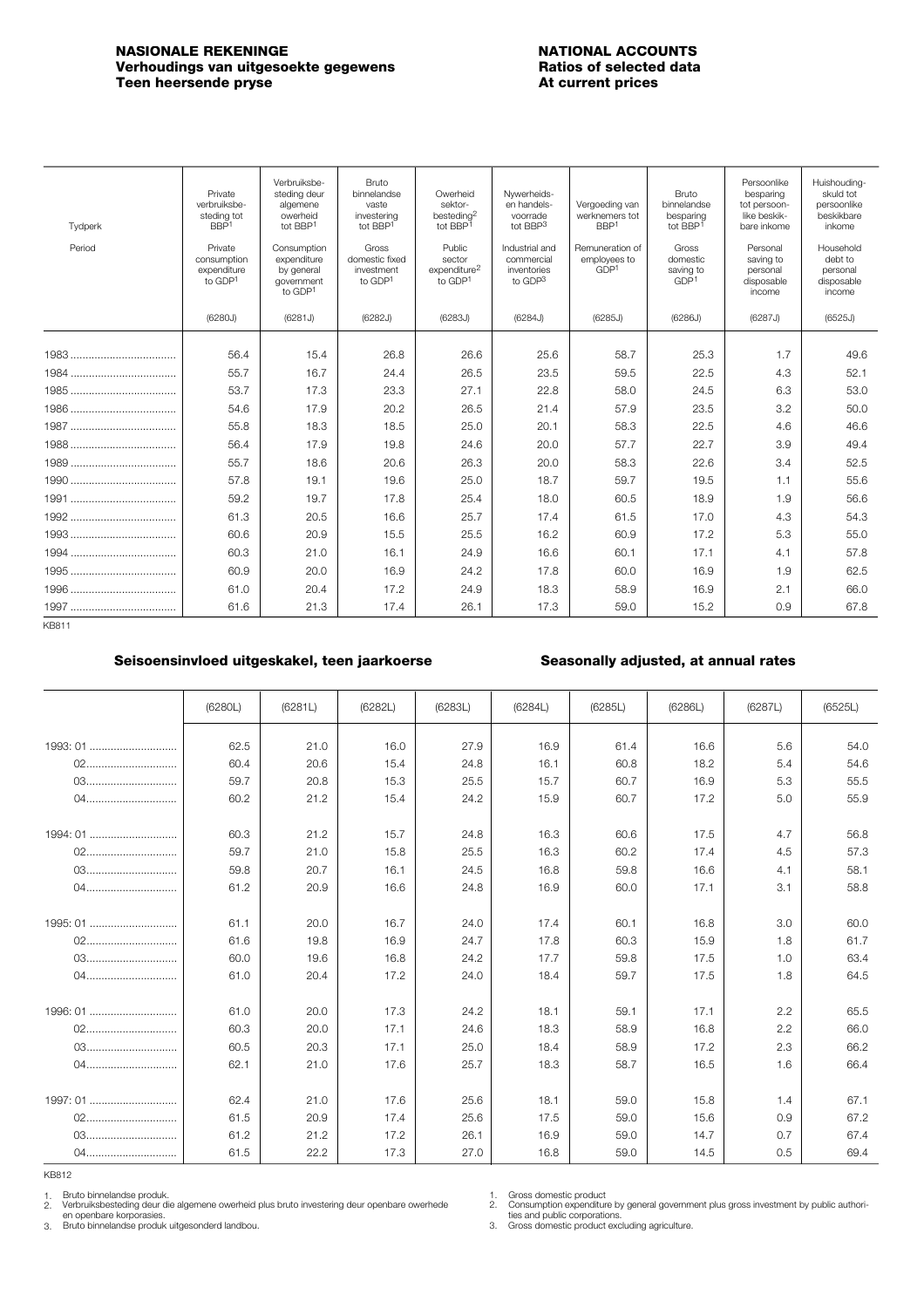## <span id="page-10-0"></span>**Persentasieverandering<sup>1</sup>**

|                 |                      | Suid-Afrika / South Africa |                       | Handelsvennootlande / Trading partner countries |                                       |                 |                          |                                              |                 |  |  |
|-----------------|----------------------|----------------------------|-----------------------|-------------------------------------------------|---------------------------------------|-----------------|--------------------------|----------------------------------------------|-----------------|--|--|
|                 |                      |                            |                       |                                                 |                                       |                 |                          |                                              |                 |  |  |
|                 | Leidende<br>aanwyser | Samevallende<br>aanwyser   | Sloerende<br>aanwyser |                                                 | Leidende aanwyser / Leading indicator |                 |                          | Samevallende aanwyser / Coincident indicator |                 |  |  |
|                 | Leading<br>indicator | Coincident<br>indicator    | Lagging<br>indicator  | <b>VSA</b><br><b>USA</b>                        | Ander lande<br>Other countries        | Totaal<br>Total | <b>VSA</b><br><b>USA</b> | Ander lande<br>Other countries               | Totaal<br>Total |  |  |
|                 | (7090B)              | (7091B)                    | (7092B)               | (7093B)                                         | (7094B)                               | (7095B)         | (7096B)                  | (7097B)                                      | (7098B)         |  |  |
|                 |                      |                            |                       |                                                 |                                       |                 |                          |                                              |                 |  |  |
|                 | $-2.9$               | 3.3                        | 6.1                   | $-0.4$                                          | 5.1                                   | 3.0             | 2.2                      | 6.0                                          | 4.5             |  |  |
|                 | $-2.2$               | $-3.5$                     | $-1.6$                | $-1.2$                                          | 1.1                                   | 0.3             | 0.9                      | 5.8                                          | 3.9             |  |  |
|                 | $-2.3$               | $-5.8$                     | $-6.1$                | $-1.3$                                          | $-1.7$                                | $-1.6$          | $-1.3$                   | 2.9                                          | 1.3             |  |  |
|                 | $-1.5$               | $-7.6$                     | $-0.6$                | 1.0                                             | $-2.5$                                | $-1.2$          | 1.5                      | 0.7                                          | 1.0             |  |  |
|                 | 0.5                  | $-1.5$                     | $-2.6$                | 0.5                                             | 0.4                                   | 0.4             | 2.2                      | $-1.9$                                       | $-0.3$          |  |  |
|                 | 7.8                  | 6.7                        | 2.4                   | 0.9                                             | 5.6                                   | 3.8             | 3.8                      | 1.7                                          | 2.5             |  |  |
|                 | 4.6                  | 10.9                       | 9.8                   | $-0.5$                                          | 3.6                                   | 2.1             | 3.0                      | 3.0                                          | 3.0             |  |  |
|                 | $-0.4$               | $-2.3$                     | 2.1                   | 1.1                                             | 2.7                                   | 2.2             | 2.8                      | 2.0                                          | 2.3             |  |  |
| 1994: Des./Dec. | 11.1                 | 12.0                       | 10.7                  | 0.4                                             | 7.3                                   | 4.7             | 4.3                      | 3.7                                          | 3.9             |  |  |
|                 |                      |                            |                       |                                                 |                                       |                 |                          |                                              |                 |  |  |
|                 | 10.2                 | 14.2                       | 10.2                  | 0.3                                             | 6.0                                   | 3.9             | 4.7                      | 3.3                                          | 3.9             |  |  |
|                 | 9.2                  | 15.2                       | 10.5                  | 0.1                                             | 5.4                                   | 3.4             | 4.1                      | 3.9                                          | 4.0             |  |  |
| Mrt./Mar        | 8.8                  | 14.6                       | 11.1                  | $-0.8$                                          | 4.3                                   | 2.4             | 3.6                      | 3.7                                          | 3.7             |  |  |
|                 | 7.1                  | 13.5                       | 14.9                  | $-0.8$                                          | 3.9                                   | 2.2             | 3.3                      | 3.2                                          | 3.3             |  |  |
| Mei/May         | 7.5                  | 14.4                       | 11.7                  | $-1.0$                                          | 3.4                                   | 1.8             | 2.8                      | 3.3                                          | 3.1             |  |  |
|                 | 5.6                  | 12.0                       | 11.1                  | $-0.9$                                          | 3.0                                   | 1.6             | 2.9                      | 2.9                                          | 2.9             |  |  |
|                 | 3.7                  | 12.8                       | 9.6                   | $-0.5$                                          | 3.4                                   | 2.0             | 2.7                      | 2.6                                          | 2.7             |  |  |
|                 | 2.1                  | 11.6                       | 8.0                   | $-0.5$                                          | 3.3                                   | 1.9             | 2.7                      | 2.7                                          | 2.7             |  |  |
|                 | 2.7                  | 9.0                        | 8.5                   | $-0.3$                                          | 3.3                                   | 2.0             | 2.7                      | 2.7                                          | 2.7             |  |  |
| Okt./Oct        | 1.1                  | 7.4                        | 8.9                   | $-0.6$                                          | 3.1                                   | 1.8             | 2.3                      | 2.7                                          | 2.6             |  |  |
|                 | $-0.7$               | 4.9                        | 7.4                   | $-0.7$                                          | 2.4                                   | 1.3             | 2.3                      | 2.6                                          | 2.5             |  |  |
| Des./Dec        | $-0.1$               | 3.4                        | 6.6                   | $-0.4$                                          | 2.3                                   | 1.3             | 2.2                      | 2.3                                          | 2.3             |  |  |
|                 | $-0.1$               | 0.7                        | 5.5                   | $-1.0$                                          | 2.6                                   | 1.3             | 1.7                      | 2.4                                          | 2.1             |  |  |
|                 | $-1.3$               | $-2.3$                     | 4.9                   | 0.3                                             | 2.5                                   | 1.7             | 2.3                      | 2.7                                          | 2.6             |  |  |
| Mrt./Mar        | $-2.0$               | $-3.5$                     | 4.6                   | 0.9                                             | 2.5                                   | 1.9             | 2.2                      | 1.8                                          | 2.0             |  |  |
|                 | 1.1                  | $-1.4$                     | 2.4                   | 1.2                                             | 3.0                                   | 2.3             | 2.6                      | 2.0                                          | 2.2             |  |  |
| Mei/May         | $-0.3$               | $-3.6$                     | 2.6                   | 1.7                                             | 2.9                                   | 2.5             | 3.0                      | 1.8                                          | 2.3             |  |  |
|                 | $-1.1$               | $-3.5$                     | 2.1                   | 1.8                                             | 2.5                                   | 2.3             | 3.0                      | 1.5                                          | 2.1             |  |  |
|                 | $-1.0$               | $-3.6$                     | 4.6                   | 1.6                                             | 2.6                                   | 2.2             | 3.2                      | 2.0                                          | 2.4             |  |  |
|                 | $-1.7$               | $-3.2$                     | 1.5                   | 1.4                                             | 2.0                                   | 1.8             | 3.0                      | 1.7                                          | 2.2             |  |  |
|                 | $-2.2$               | $-2.6$                     | 2.5                   | 1.4                                             | 2.6                                   | 2.2             | 3.0                      | 1.9                                          | 2.3             |  |  |
|                 | 1.1                  | $-1.6$                     | 0.1                   | 1.6                                             | 3.1                                   | 2.5             | 3.1                      | 2.2                                          | 2.6             |  |  |
|                 | 1.5                  | $-1.4$                     | $-2.4$                | 1.6                                             | 3.5                                   | 2.8             | 3.3                      | 2.1                                          | 2.6             |  |  |
| Des./Dec        | 1.6                  | $-1.0$                     | $-2.2$                | 1.4                                             | $3.2\,$                               | 2.5             | $3.2\,$                  | 1.8                                          | $2.3\,$         |  |  |
|                 | 2.6                  | 1.2                        | $-0.8$                | 2.3                                             | 3.9                                   | 3.4             | 3.7                      | 2.5                                          | 3.0             |  |  |
|                 | 3.1                  | 0.6                        | $-2.0$                | 1.9                                             | 4.1                                   | 3.3             | 3.5                      | 2.0                                          | 2.6             |  |  |
| Mrt./Mar        | 2.5                  | 0.4                        | $-3.0$                | 1.8                                             | 4.7                                   | 3.7             | 3.8                      | 3.2                                          | 3.4             |  |  |
|                 | 2.8                  | 1.7                        | $-1.9$                | 1.5                                             | 4.6                                   | 3.5             | 3.7                      | 2.5                                          | 2.9             |  |  |
| Mei/May         | 2.5                  | 0.6                        | $-3.5$                | 1.5                                             | 5.4                                   | 4.0             | 3.3                      | 2.7                                          | 2.9             |  |  |
|                 | 4.4                  | 0.1                        | $-2.6$                | 1.3                                             | 5.1                                   | 3.7             | 3.4                      | 3.0                                          | 3.2             |  |  |
|                 | 5.3                  | 0.2                        | $-6.8$                | 1.7                                             | 5.3                                   | 4.0             | 3.6                      | 3.0                                          | 3.2             |  |  |
|                 | 4.3                  | $-1.6$                     | $-5.5$                | 1.7                                             | 4.9                                   | 3.8             | 3.5                      | 2.6                                          | 2.9             |  |  |
|                 | 5.1                  | $-1.1$                     | $\cdots$              | 1.9                                             | $\ldots$                              | $\ldots$        | 3.6                      | $\cdots$                                     | $\ldots$        |  |  |
| Okt./Oct.       | 2.0                  | $\ldots$                   | $\ldots$              | 2.0                                             | $\ldots$                              | $\cdots$        | 3.8                      | $\cdots$                                     | $\cdots$        |  |  |
|                 | $-0.7$               | $\ldots$                   | $\ldots$              | 2.0                                             | $\ldots$                              | $\ldots$        | 3.9                      | $\ldots$                                     | $\ldots$ .      |  |  |

KB813

1. Persentasieverandering oor twaalf maande. 1. Percentage change over twelve months.